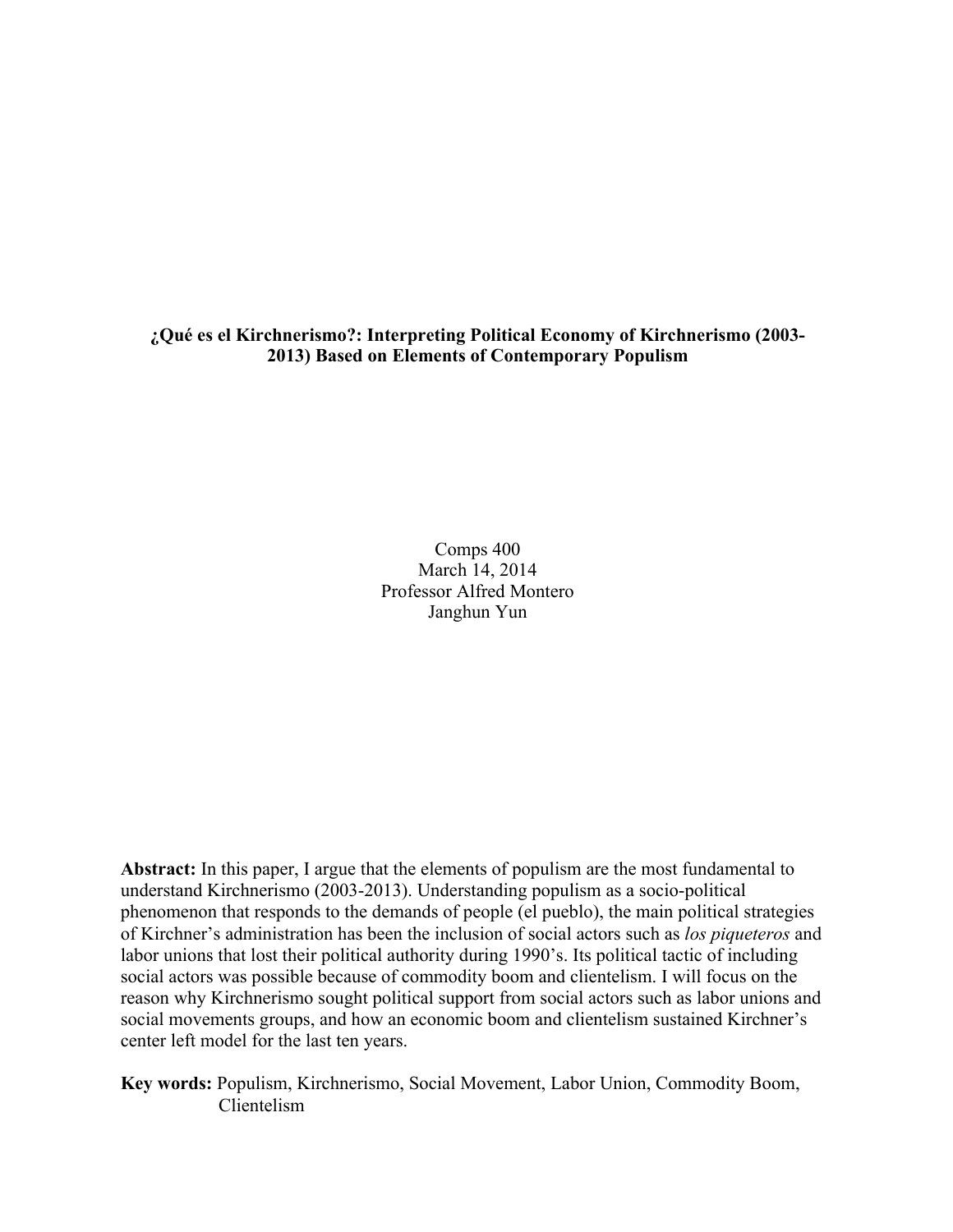In October 2003, Nestor Kirchner, as a candidate of the populist (peronists) party Partido Justicialista (PJ), was elected as the president of Argentina. It was a surprising result for many people since Kirchner was not a major political figure but a governor of Santa Cruz province, where political influence is not as significant as candidates in the Buenos Aires providence. The electoral result demonstrated that he barely won the election by 22.3 percent of total votes, reflecting that his political authority was not firmly established. In addition to his political weakness, Argentina's economic situation was not favorable to Kirchner's new administration. The collapse of the financial system in 2001 largely caused by the mismanagement of Carlos Menem's previous neoliberal regime led to one of the worst crises in Argentine history. Deeply disappointed and resented by the failures of successive Argentine governments, many Argentines criticized the neoliberal-based political economy and claimed *"¡Que se vayan todos!*"("All of them must leave").

Kirchner's regime, facing social unrest and economic crisis, employed new tactics to restore political stability. The main strategies of *kirchnerismo* were to separate itself from the previous regime that caused the financial crisis in 2001, and incorporate with social movements groups such as *fabricas recuperadas* (recuperated factories) and *los piqueteros* (informal labors). It also supported the restoration of labor unions that lost its influence during the neoliberal era. Based on this fact, the main puzzle for this paper emerges: what is the significance of its strategies that contributed to establish his populist hegemony called *kirchnerismo*? What were the political conditions that led *kirchnerismo* to ally with social movement groups and labor unions? These questions are essential to understand the main reason why *kirchnerismo* evolved during a specific period in Argentina and highlight its tactics that are different from other governments in Latin America.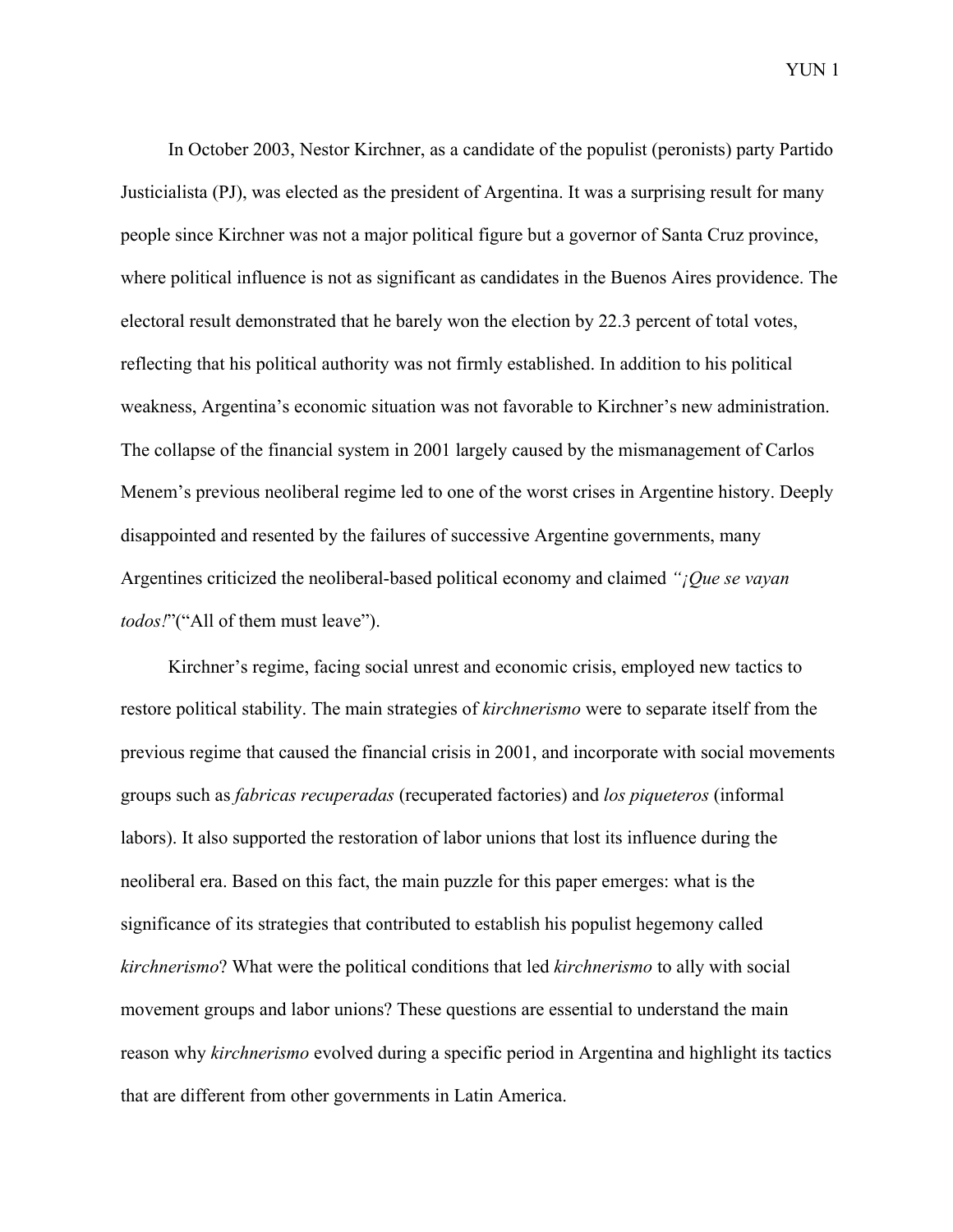In this paper, I focus on clarifying *kirhcnerismo* as an evolution of populism and its tactics to construct a new political hegemony. First of all, I analyze that it is important to perceive *kirchnerismo* as a populist phenomenon that tries to represent a new paradigm as postneoliberalism. After the collapse of neoliberal policies that dominated Argentina during 1990's, there was a vacuum in the political arena, unclear about what would replace neoliberalism as a new political ideology. In this sense, *kirchnerismo* filled up the political vacuum by integrating different social actors into his regime. Among many social groups that had been formed during 1990's, I focus on why *kirchnerismo* incorporated labor unions and social movement groups, especially *los piqueteros* who represented the unemployed and informal sector workers. As a populist model, *kirchnerismo* recognized that these were the main groups that had been marginalized during the neoliberal period. Its strategies were to reintegrate them into the political arena as his core political allies. The representation of social actors and especially those in the labor sector of Argentine society was the emblem of *kirchnerismo*.

Before discussing what elements characterize *kirchnerismo* as populism, I will analyze the term populism used in Latin American politics. Among many scholars, populism has been a complex term that includes numerous ways of interpretation. Many scholars such as Laclau (2005), Conniff (2005), and Panizza (2007) point out that, because of its nature as political phenomenon rather than ideology, populism tends to be transgressive and flexible, evolving in ways that form depend on the circumstance of society. However, Kirchner's populism regime requires a better interpretation that is distinct from past populist regimes. The connotation of populism, based on the classic populism of the 1950s (or even in 1970's), tended to be interpreted as negative (the rise of Juan Perón or Jetúlio Vargas as caudillo figures, nationalization of industries, the economic collapse due to imprudent state intervention, etc.).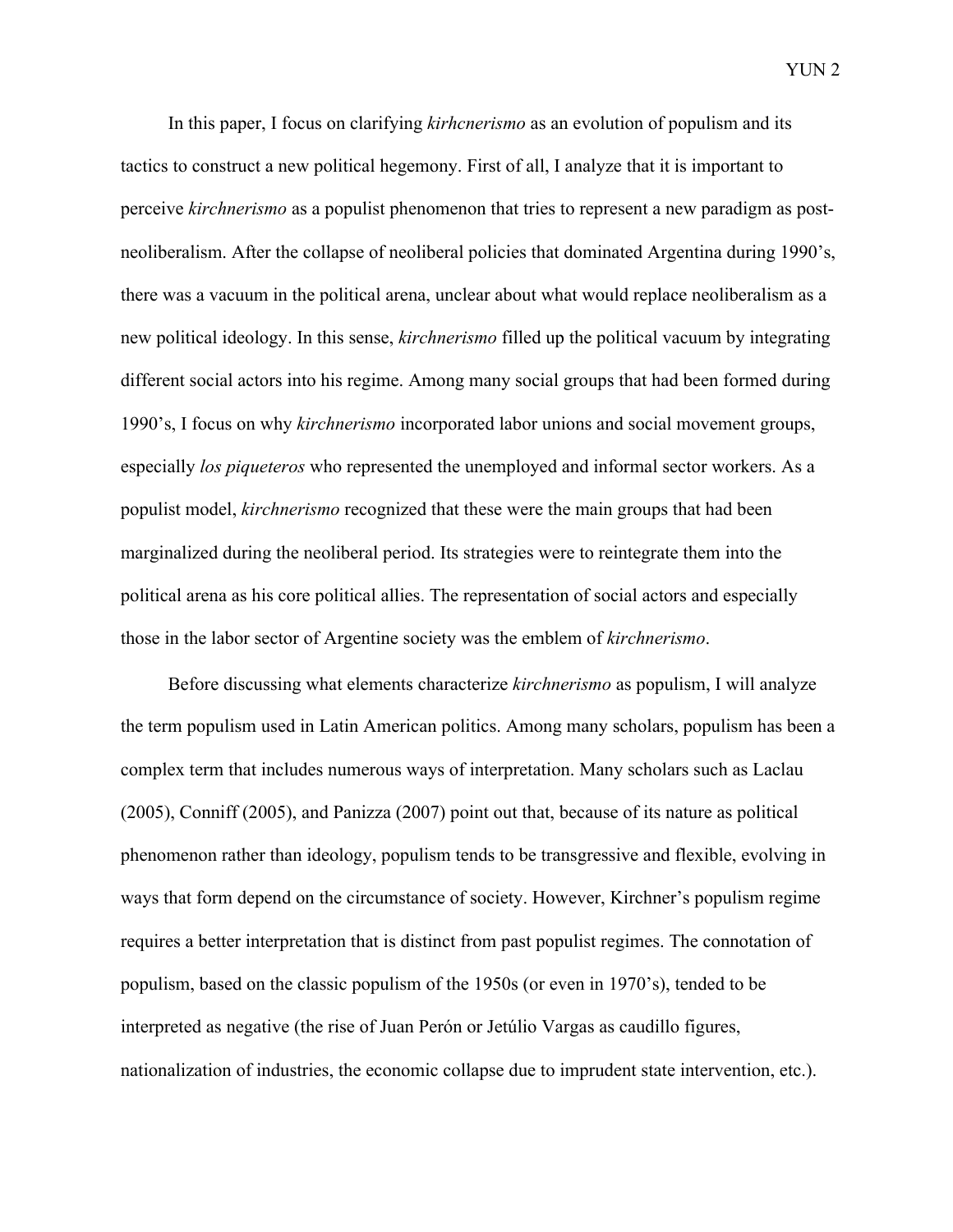Ernesto Laclau (2005) supports this point arguing that the negative connotation of populism fails to take into account that the term populism deserves a more nuanced interpretation. Instead of understanding populism based on what it was in the past, there should be a redefinition of populist phenomenon from a different perspective (Bilgllieri and Perello 2007). The focus should be on how populism has evolved by adjusting to critical juncture and how it constructs symbols in politics. Unlike the political ideology of the left-right spectrum that is typical of politics in Latin America, populism has fluidity. It transforms itself in various ways to represent people (*el pueblo*). Given that political institutions are unstable and the quality of democracy is questionable in Argentina, populism should be interpreted as an alternative form of politics, depending on a charismatic leadership and seeking a new political identity.

The *Kirchnerismo* used populist discourse in the 2003-2013 period to formulate an alternative form of politics. First, using populist discourse, it formed an anti status quo perspective that separated *el pueblo* from imperialism. By establishing an antagonistic perspective on the neoliberal agenda, Kirchner was successful in separating his government from the previous regime. He established a new political identity by integrating previously excluded and social actors by creating a pluralistic and horizontal relationship between the government and these social groups. Kirchner understood what *el pueblo* mainly demanded after the neoliberal period and that required the state's intervention for recognizing their political identity. Kirchner's main political agenda focused on incorporating the majority who felt excluded from the society and recognized *el pueblo's* interest and identity.

The next step is to analyze the main factors that helped Kirchner sustain his political hegemony. I argue that the commodity boom that favored the export-led growth was fundamental importance to expanding Kirchner's populism model. It led to the gradual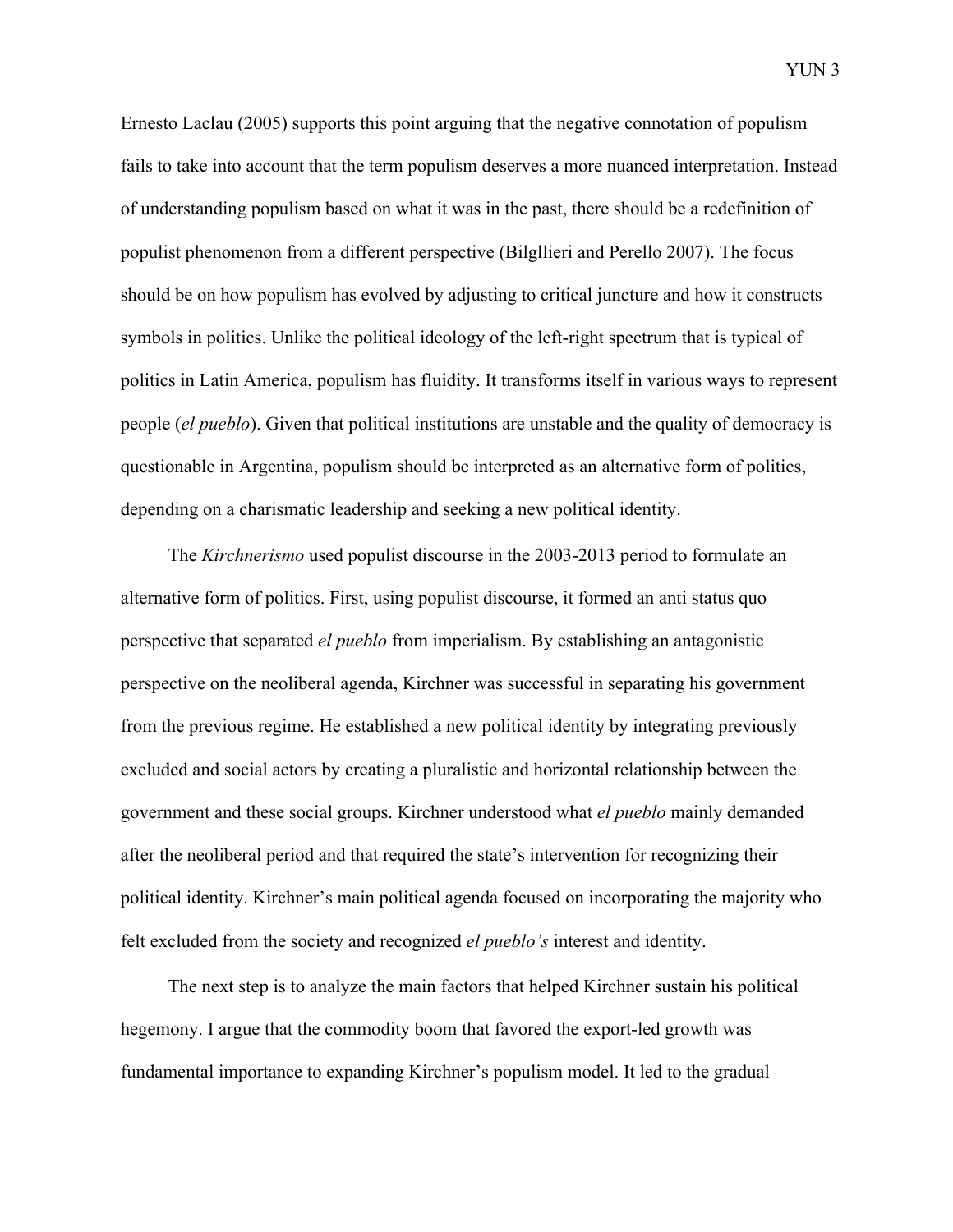economic recovery from the financial crisis after 2001 and provided resources for populist distribution. In contrast to Argentina's classic populist leader, Juan Perón, Kirchner's regime was the beneficiary of an export boom in non-wage goods (soy bean) and his government was more prudent in managing monetary policies, including well-timed devaluations, a sustained fiscal surplus, and balance of payment surpluses (Richardson 2008). Another sustaining factor that should be understood is the extension of clientelism during the Kirchner's era. The peronist political machine that dominates the Argentine political system was been maintained during the Kirchner period and it has been the main vehicle for governing the votes of the poor (Shapiro 2010, Ayuero 2001, Szwarcberg 2010). So, I argue that a contribution of a favorable economic "commodity boom" and the contribution of clientelistic mechanisms in the political system were two central factors sustaining Kirchner's administration.

Lastly, I articulate that populism is a short-term phenomenon that fails to last for a long time. Unless the populist leader strengthens elements of democracy - political party, rule of law, and regular elections – the populist regime always has a high chance to suffer another crisis (Edward 2010, Corrales 2006, Dornbusch 2007). The populist cycle will continue to repeat, if there are no fundamental commitments to change the political system. As the current crisis of devaluation in last January or the defeat of Kirchner's populist party FPV (Frente Para Victoria) in the legislative election in October 2013 indicates, Kirchner seems to fit into the framework of populism. However, I will not make the weakness of political institutions and the populist cycle a central argument but rather consider them as given factors that have persisted for a long time in the political history of Argentina. My central argument will focus on highlighting what social phenomena caused the emergence of *kirchnerismo*, its contribution to reintegrate socially marginalized groups, and how it was successful in establishing its hegemony for the past ten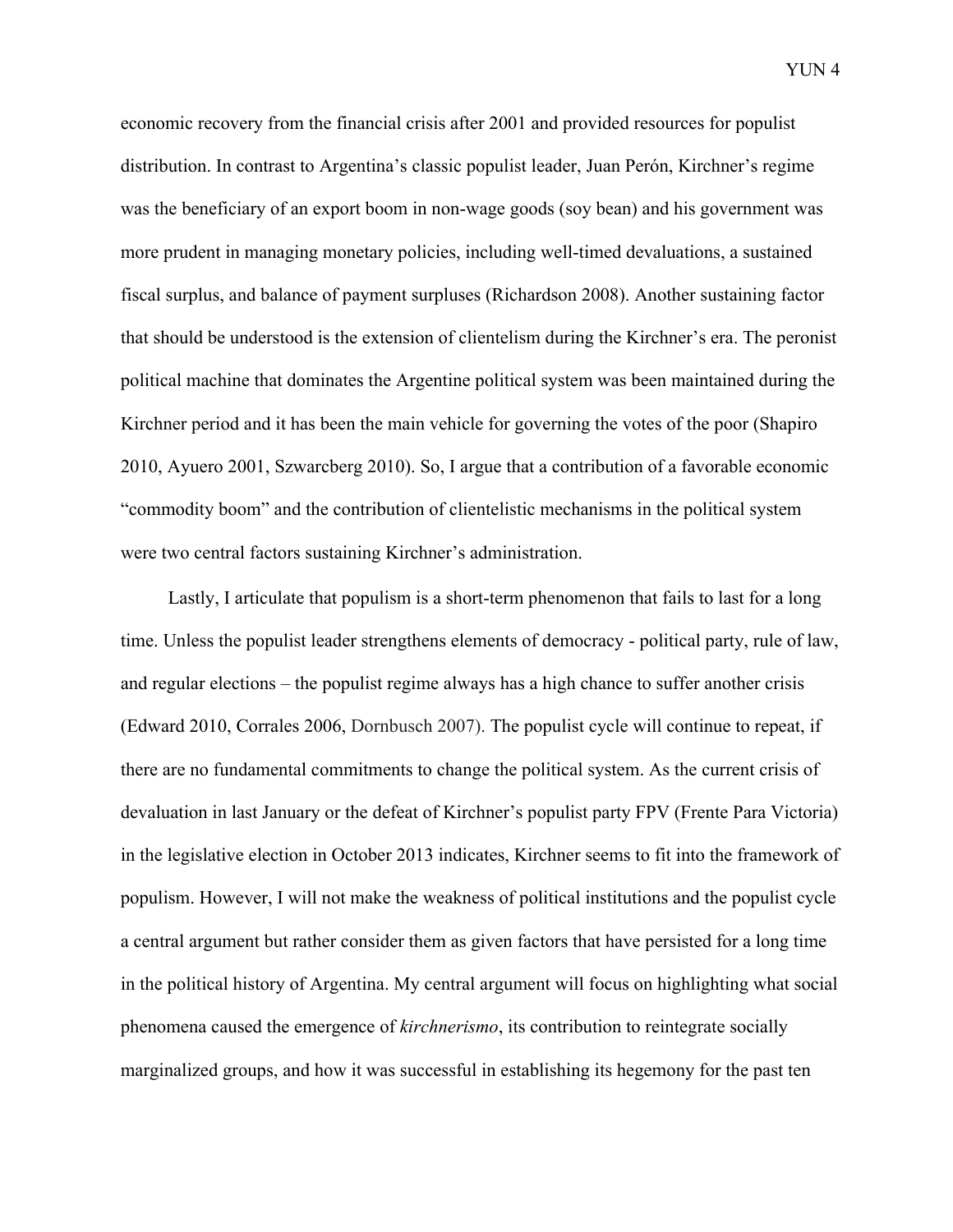years. I will also articulate that both Nestor and Cristina Kirchner's political discourse fit into the framework of populism called *kirchnerismo* but the latter one has been facing more conflicts. The commodity boom eventually declined since 2008 and the abuse of the presidential power such as manipulation of inflation rates questioned the quality of democracy, which weakened the political authority of Cristina's administration (2008-current).

#### **The** *Kirchnerismo* **and the "New Left" trend in Latin America**

Both Kirchners' administration is often grouped with other New Left governments in Latin American countries. Many scholars assert that many leftist governments emerged in Latin America after Hugo Chávez's first election in 1998 in response to the failure of neoliberalism policies during 1980's and 1990's. They consider the rise of *kirchnerismo* as part of the same new left trend. It is interesting to note that the term "new" is added before left in order to clarify that the contemporary new left leaders have modified radical elements of leftists such as Che Guevara or Fidel Castro in the 1960's. New left leaders in Latin America share similarities with antecedent left leaders in that they both focus on wealth distribution, justice, and social equality. However, the use of resources by new left leaders has been more moderate and democratic, because the collapse of the Soviet Union in 1990 and uninterrupted democratic period since the mid 1980's limited the reemergence of radical form of leftist government (Roberts and Levitsky 2003).

Given that the "New Left" trend has been widespread in the region, some scholars such as Madrid (2010), Castañeda (2006), and Schamis (2010) make their own argument to categorize 'New Left' countries. They analyze the degree of the left trend in terms of effectiveness of political institution, political parties, and degree of state intervention in each Latin American country. In terms of categorizing Kirchner's degree of radicalism, Castañeda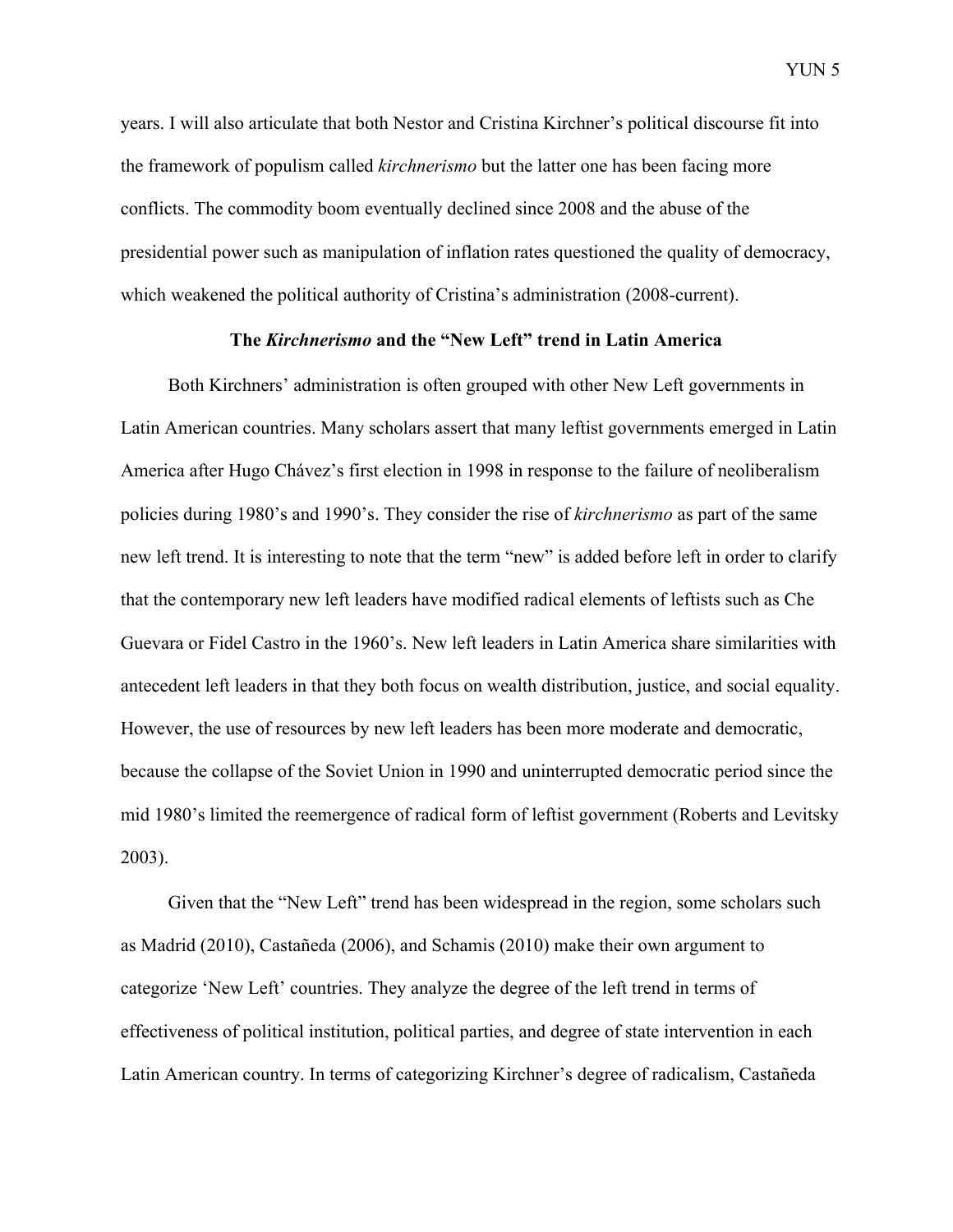(2006) groups Argentina together with Venezuela and Bolivia, in the category of "bad" and "irresponsible" populism. Svampa and Murillo (2010), however, argue that Argentina should not be in the same group with Chávez's Venezuela since Kirchner's ability to concentrate power was limited by robust democratic institutions, a strong civil society and the nature of his own peronist (populist) coalition. Moreover, as Levitsky and Roberts (2013) indicate, the turn to the new left in Latin America has been questioned. The slight shift to the left has indeed occurred, and the trend is region-wide, but the magnitude of the shift is small and the center of gravity remains somewhat to the right. Seligson (2007) even articulates that ideological dispositions along the classic left-right continuum do indeed have a meaningful impact on partisan orientations for many Latin Americans but national contexts matter a great deal. This is an important argument that highlights the unique historical experience of each country and its social condition after the experiences with neoliberalism policies. There should be a different framework to understand Argentina's unique political condition and the emergence of *kirchnerismo*.

#### *Kirchnerismo* **and the Concept of Populism**

Populism as a political phenomenon in Latin America has been a complicated term among political scientists. Many scholars argue that populism is a term that has various interpretations, and no one single definition to explain the phenomenon. The political effects of populism are highly varied and their results are often unpredictable since the concept of populism is not a political ideology but rather a political phenomenon (Laclau 2005; Pereyra 2012). Nonetheless, there are three general points that scholars address in order to clarify populism in Latin America. First, as Cammack (2000), Di Tella (2011), and Torre (2013) point the defining dimension of populism as the disjuncture between the people (*el pueblo*) against the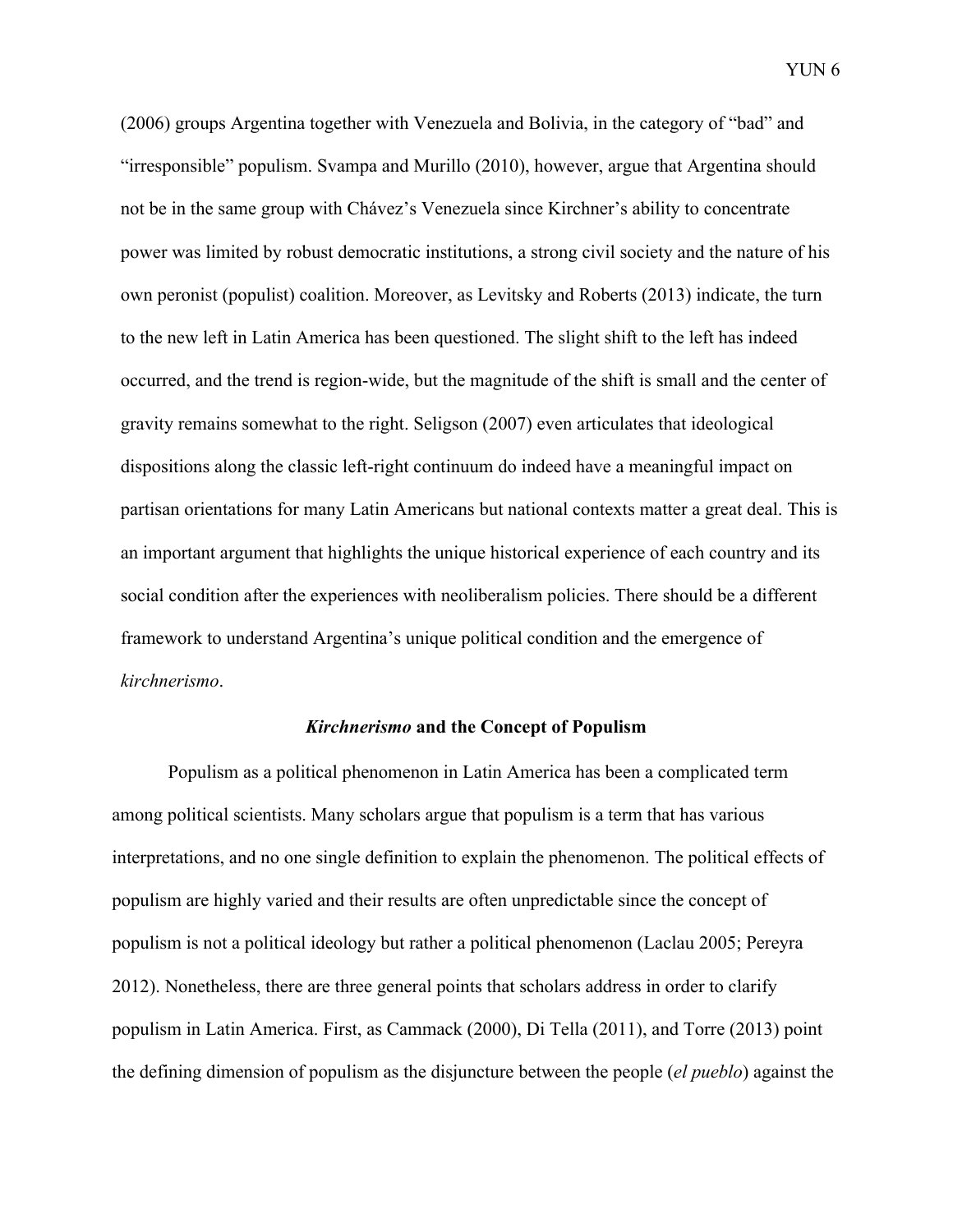structure of established power and as a challenge to the values of elites. They focus on the fact that populism is a social phenomenon that organizes a certain class in order to resist dominant elite groups. Cammack (2010) describes it as:

"A political movement characterized by mass support from the urban working class and/or peasantry, a strong element of mobilization from above, a central role of leadership from the middle sector or elite, typically of a personalitsitc and/or charismatic character; and an anti status quo, nationalist ideology and program" (Cammack 2010)

Germani (1978) argues that we should understand populism as "structural functionalist" that stimulates the phase of social development, as the populist movement during 1930's provoked a transition from the traditional society to the industrial society. It is a political movement that has significant popular support that sustains an ideology that is an anti status quo (Di Tella 1965).

Another feature of populism explained by scholars is that it is a permanent phenomenon where representative institutions are weak, fragile, or ineffective at articulating and responding to social concerns (Guiterrez 2011; Laclau 2005; Roberts 2011). Populism emerges after a critical juncture, a period of decisive political change and uncertainty, when established institutional arrangements are challenged and a range of different outcomes become viable possibilities (Roberts 2011). In this way, populism could be interpreted as a sudden phenomenon, rather than following the gradual reforms. It seeks for a moment of opportunity, as Rinesi (2010) argues, to establish a new politics after a decisive political change. In a similar way, Laclau (2005) supports this aspect by arguing that populism is all about constructing a new political hegemony after the collapse of old politics.

Those scholars who study the reemergence of populism in Latin America interpret populism in a slightly different way. Roberts (2006), Biglieri (2007), Laclau (2005), and Pereyra (2012) emphasize more on the fact that the political discourse of contemporary populism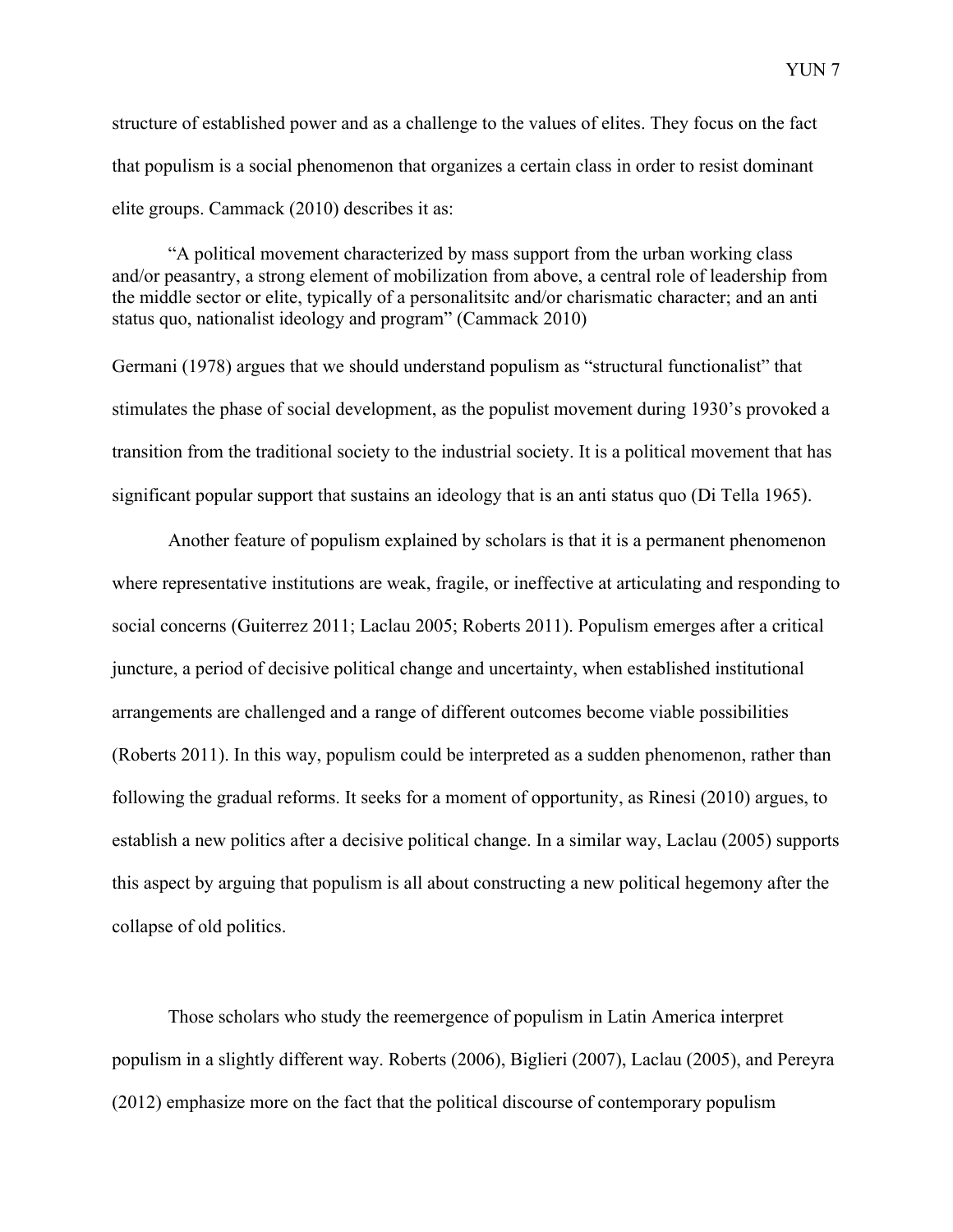includes a concept of *el pueblo* vs. the rest (oligarchy, elites, etc.). According to Laclau, the concept of pueblo is the name of community (Argentine community, Venezuelan community, Mexican community, etc.), but tends to represent the specific part of the community, which is less privileged (Laclau 2005). He explains that *el pueblo* referred to by populism is a "*plebs*" (the *pleb* represents the less privileged) that reclaims to be the unique and legitimate populus (*pueblo*, or community). Therefore, populism is a representation of the people within the community, who should be the true representation of the community. Populist leaders recognize their demands and politicize them by creating a relation of antagonism in the form of a political frontier between the

people and what they identify as enemies.

In addition, populism contains the charismatic populist leader who embodies the people (*el pueblo*). According to Panizza (2009), populist leaders construct popular identities by claiming to speak for the people and in doing so they combine the politics of recognition to the politically excluded with the politics of distribution to those disadvantaged by the economic system. Populist leaders are responsible for establishing a regime that meets the demands from *el pueblo*, which typically involves greater equality, justice, and benefits for all the community. Populism is not so much the direct relationship between the leader and the people but the leader's ability to reach those who regard themselves having no voice in the populist system (Cammack 2000). Therefore, the core of populism is a claim to speak for the people. In case of populism in Latin America, scholars point out that because of high social inequality after the failure of populism, speaking for the people combines both the politics of recognition and politics of redistribution (Feliz 2012). When the middle class and lower classes lack autonomous forms of social and political expression, personalistic leaders can appeal directly to an amorphous pueblo and claim to embody its interests.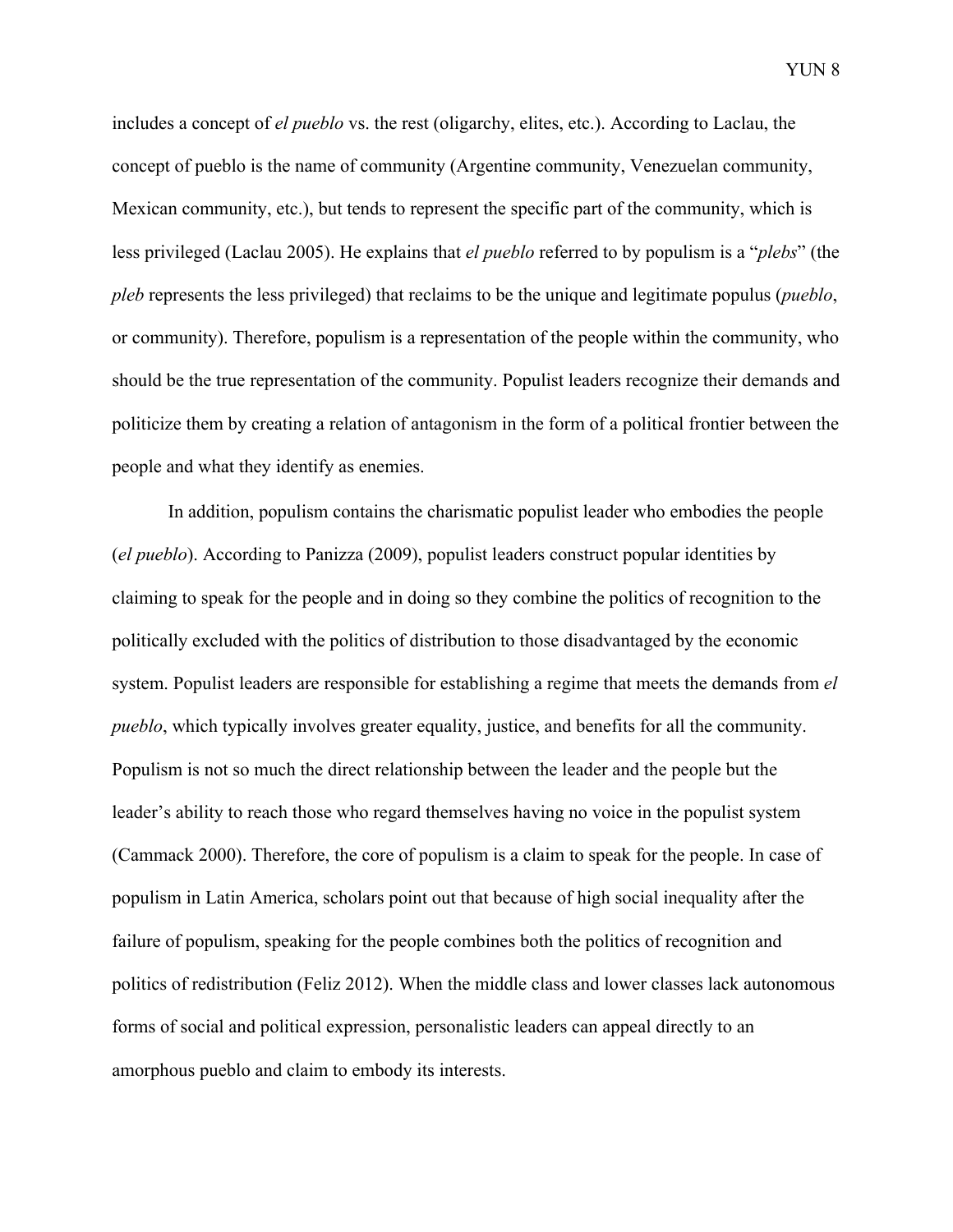Lastly, Laclau (2005) argues that populism is the path to reconstructing the political by creating an ambiguous vision of the *demos* (the people). He considers it ambiguous because the constituted unity of the group as people does not say much about the ideological content of this construct. His argument is:

"The notion of populism is not related to specific ideological positions but instead expresses a social rationale of political identity formation. Ideological and conceptual vagueness are intrinsic to this form of identity building. Populism requires ideological simplicity and emptiness, drawing an antagonistic division around some empty signifiers. […] The specific ideological contents that are mobilized to construct the empty signifier of the people in each particular conjuncture are irrelevant to a formal theory of populism […] this is why between left wing and right wing populism, there is a nebulous no-man's-land which can be crossed in many directions" (Laclau 2005).

Laclau's argument is valid since the classic populism in the 1940's and neo-populism in the 1990's had a different political ideology, depending on the social condition that they were facing. As long as they are appealing to people, the political ideology is not a significant factor for populism. Because of this vagueness or ideological simplicity and emptiness, Laclau (2005) argues that populism also contains a notion of heterogeneity. Because of this heterogeneity, substantial sectors of the lower classes are available for political mobilization but are not effectively represented by established parties and do not possess institutionalized forms of political self -expression. It is to say that populism encounters limits of heterogeneity to meet social demands, because the unity of *el pueblo* (people) is contingent, not representing the absolute political identity.

Whether populism is good or bad, those who study contemporary populism agrees that it thrives in contexts of social atomization. Scholars tend to interpret populism based on sociological and historical perspective rather than other factors. This allowed us to highlight that populism encourages individuals to recognize and exercise citizenship rights and they help develop social capital that is conducive to both economic development and political democracy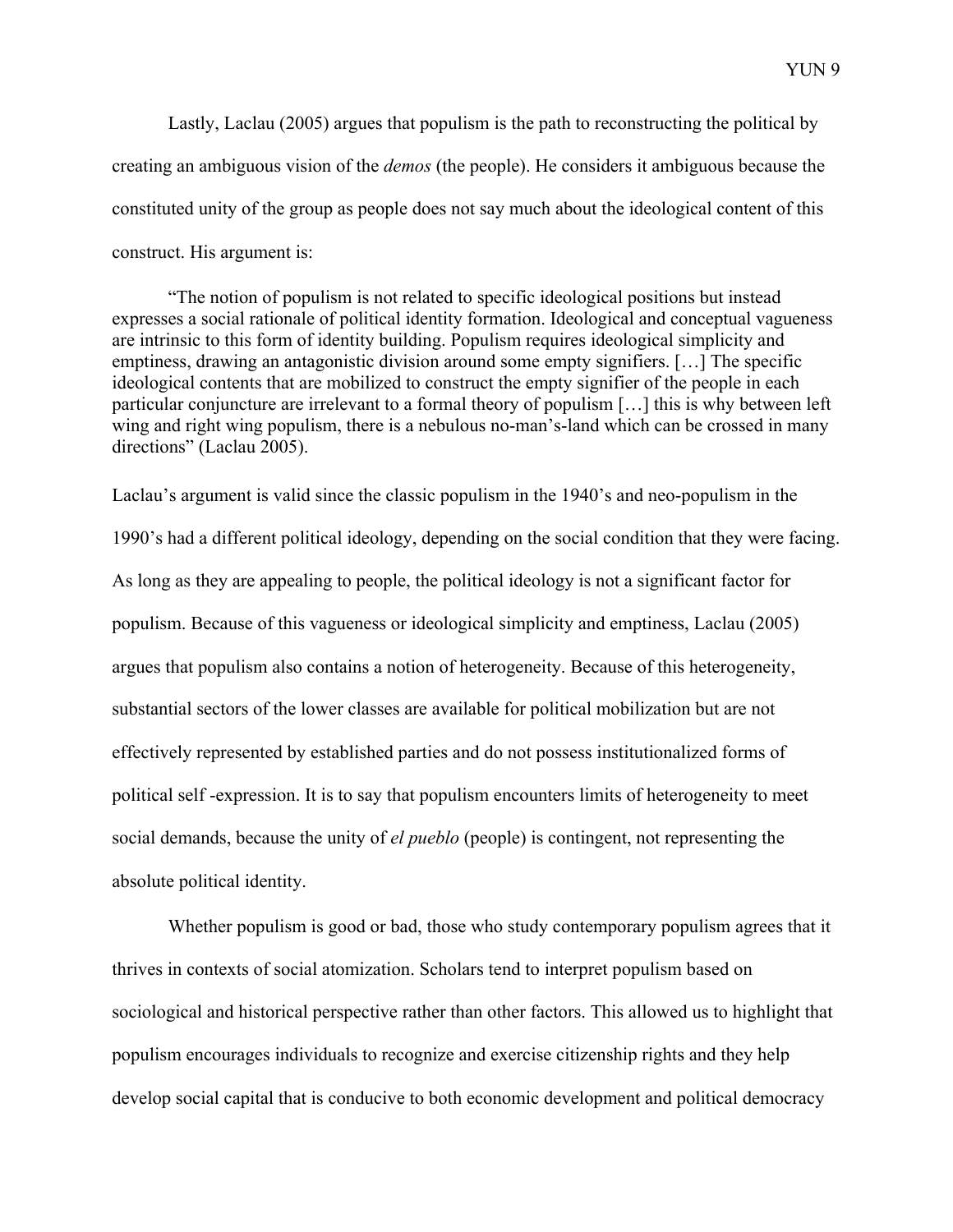(Novaro 2006; Pagni 2012). What they articulate more is the problem of marginalization of people rather than the poverty of lower classes as previous populist leaders did. Contemporary forms of populism do not emphasize redistributive economic policies. Rather it must be recognized that populism continues to feed off the social, economic, and most importantly the exclusion of the lower classes.

Many scholars emphasizes that the destructive consequences of neoliberalism during Menem's administration were largely felt by the labor sector. The workers were the ones who lost not only their occupation but also their political authority within the Argentine society. Levitsky (2007) and McGuire (1997) highlight that labor unions were the most important political supporters of *peronismo* until Menem's era. However, as McGuire (1997) illustrated, labor unions' efforts to institutionalize the party-union linkage were repeatedly derailed over the course of the labor movement's history. It is to say, although strongly supported by the *peronismo* movement, labor unions did not appear in party statutes rarely registered with local party authorities, and maintained near-total autonomy from party bureaucracy (McGuire 1997). Levitsky's argument corresponds to the argument that the Justicialista Party (PJ) was a massbased party, but its mass organization was fluid and informal, rather than bureaucratic and its internal rules and procedures were contested, widely manipulated, and often ignored (Levitsky 2003).

The incomplete integration of labor unions into the Peronist party (PJ) had disastrous results. Roberts (2007) argues that in Argentina, Menem undoubtedly hurt the Peronist party and exacerbated its institutional informality by conflating his personal political interests with those of the party. Unlike classic populism that highlights the importance of the labor sector, Menem's administration was a right wing neo-populism pursuing completely different economic policies.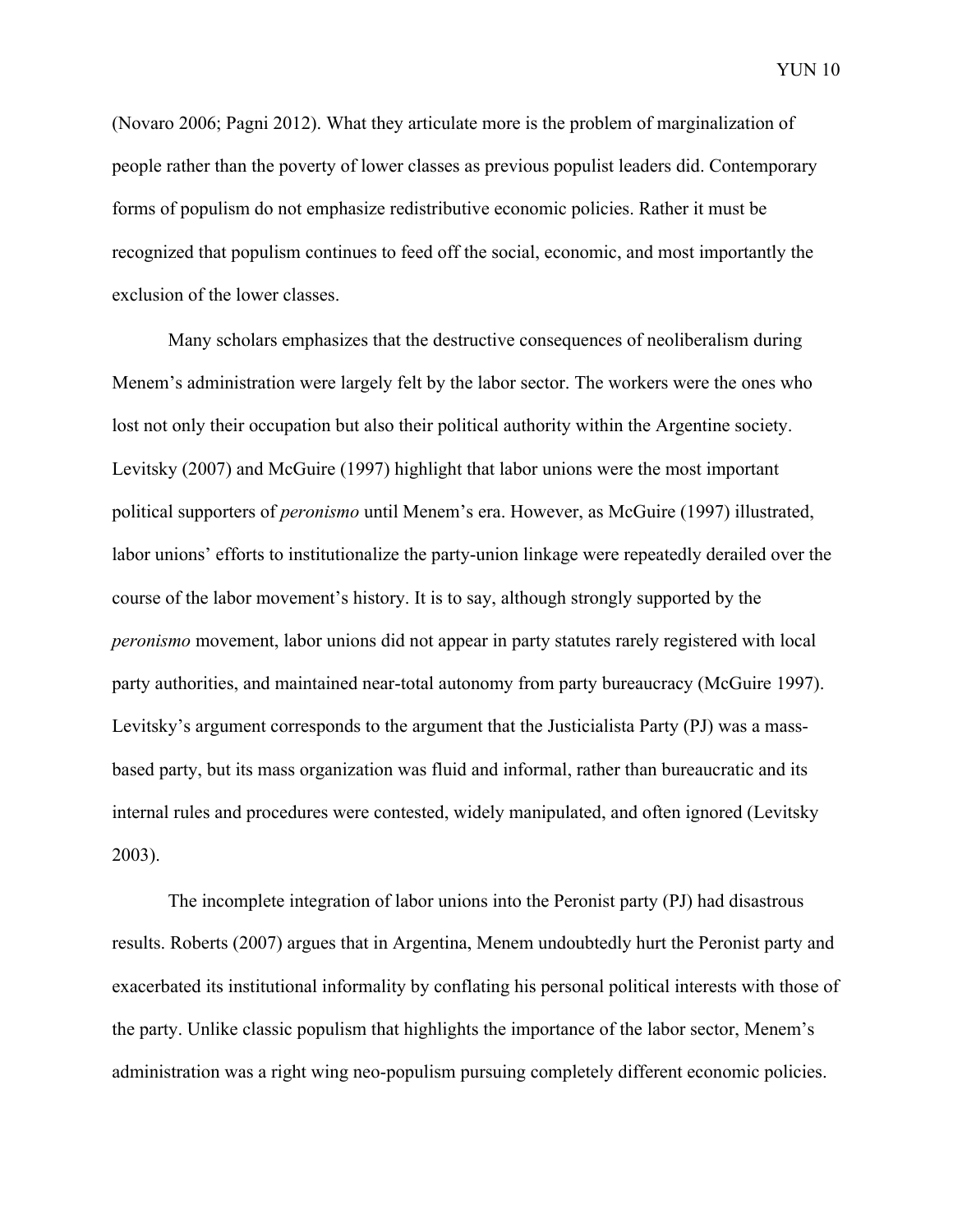The *Menemismo* did not consider organized labor as an effective vehicle for reaching out to lower and working class constituencies (Robert 2006). As a consequence labor unions became fragmented and moved against Menem's neoliberal policy. This transition had an important meaning in changing social structure of Argentina. The literatures on fragmentation of labor unions during the 1990's are closely related to the rise of Kirchner's populism movement. Kirchner's administration recognized fragmented labor unions as 'the people' and what were their social demands, after the collapse of Menem's administration. Kirchner's cooptation with labor unions was an essential political tactic to establish his populism model.

In order to understand Kirchner's policies toward social movement groups (specifically *los piqueteros*) Murillo (2001), Etchemendy and Collier (2007) articulate why *kirchnerismo* were interested in allying with the labor sector. First, they point out that the fact that Kirchners were elected with little support made the government seek out with various political coalitions. The political agenda of Nestor Kirchner was appealing to workers since they were the most marginalized groups during the neoliberal era. Murillo (2001) explains that how CGT (*Confederación General del Trabajo*), CTA (*Central de Trabajodres de la Argentina*), and *los Piqueteros* benefited from Kirchner's pro-labor union policies. Etchemendy and Collier (2007) use a term called "segmented neocorporatism" in order to explain the pattern of peak-level bargaining in which autonomous national unions, business, and government negotiate a minimum wage and a wage increase parameter in exchange for real wage gains and "corporatist inducements." Although it is not as strong as the close relationship between *peronismo* and labor unions during 1940's, *kirchnerismo* clearly restored the influence of labor unions in Argentine society. It was to the mutual benefit for both Kirchner's administration and labor sector.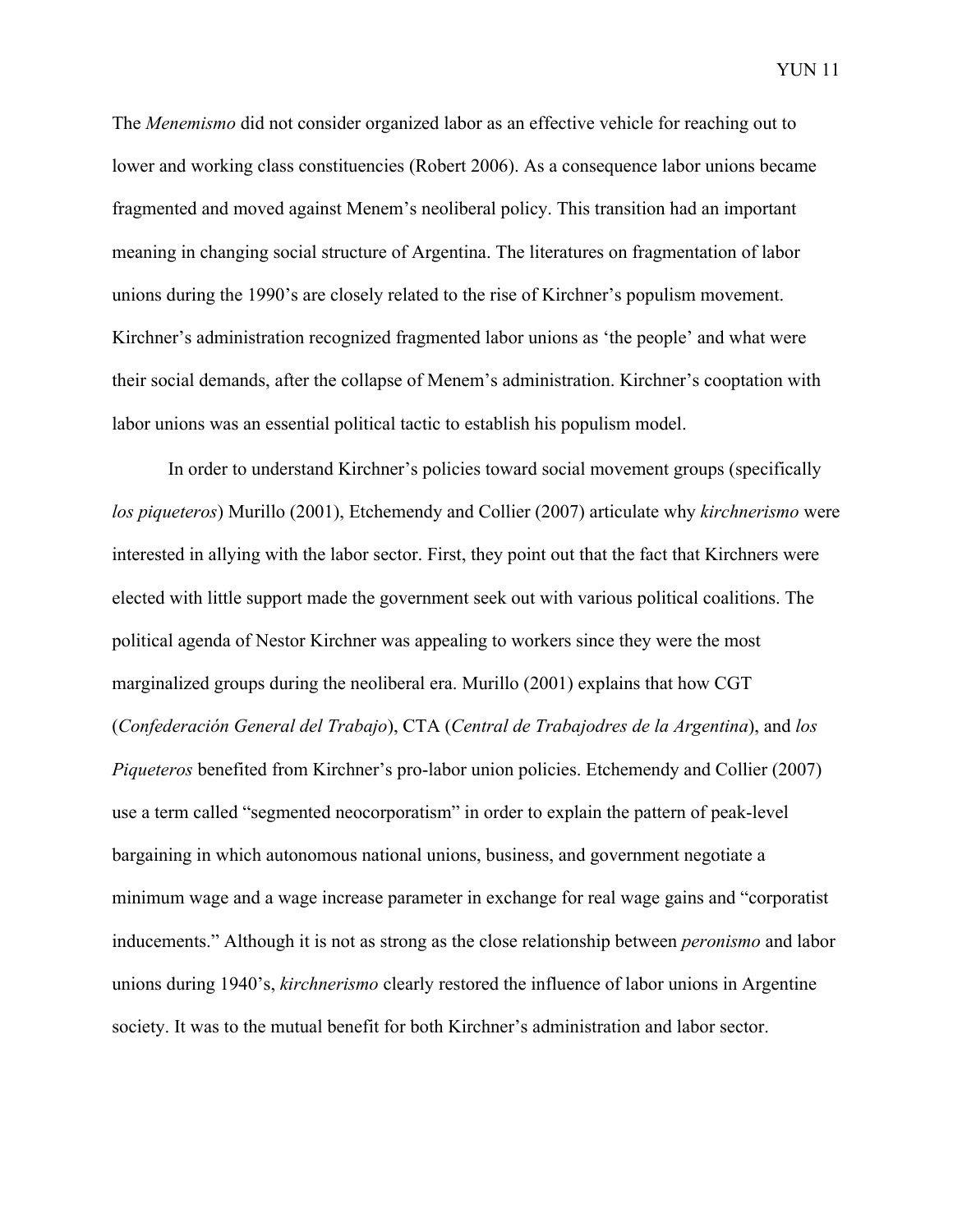#### **Legacies of Traditional Populism**

I found that much scholarship focus on the general success of *kirchnerismo,* despite the fact that it emerged with almost no political coalition and during an economic crisis. What scholars argue is that *kirchnerismo* as a populist phenomenon that benefited from the favorable economic situation after 2003. The other sustaining factor for Kirchner's success was his use of clientelism as a method to gain political support. Specifically, the economic boom caused by China's high demand for soybeans was a decisive factor that provided a generous condition for organizing Kirchner's political coalition (Richardson 2008). Yet, as scholars note, this was a temporary phase of populism. In the long run, heavily depending on legacies of traditional populism such as clientelism and an economy of natural resources does not establish a stable political base. The existence of effective political institutions in Argentina has been a continuous question for a long time of modern political history of Argentina.

Economic performance has always been a decisive factor that populist leaders had to control. If Argentina's economic performance declined, voters would begin attaching more weight to problems – among them corruption, poor governance, and public-sector inefficiency – that threatened the president's popularity (Calvo and Murillo 2010). The commodity boom that started after 2003 was the fundamental promoter that allowed *kirchnerismo* to employ center left populist strategies. Mazucca (2010) uses the term "rentier populism" that explains populist leaders' dependency on natural resource exportation to govern their country. Although Argentina is not as dependent on rentier populism as Ecuador, Bolivia, and Venezuela, the increase in soybean rents indicates that Kirchner's administration is a part of rentierism in Latin America. Richardson (2008) argues that the shift on the *pampas* from wage goods (beef and wheat) production to non-wage goods (soybean) cultivation allowed the establishment of export-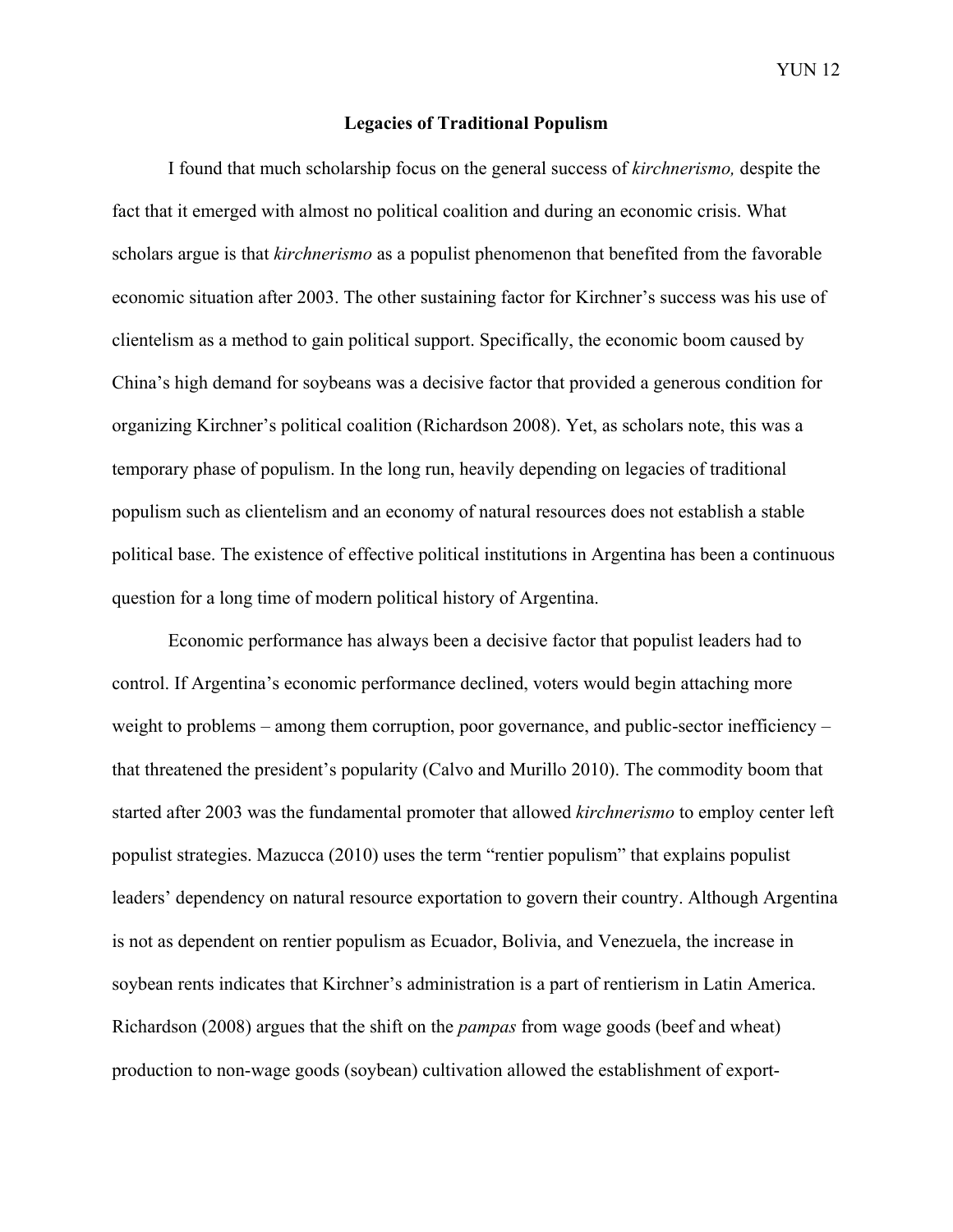oriented populism. Unlike the previous populist regime in 1970s that had a problem of exporting wage goods due to inflation within the domestic market, non-wage goods such as soybeans benefited the current administration. Since soybean was not the major product consumed in Argentina, the dramatic inflation was not a huge impact for the initial period of *kirchnersimo.* Instead, by imposing taxes and devaluating the currency Kirchner was able to use gain revenues for subsidization. He argues:

"In January 2007, Kirchner increased export taxes on soy products to 24 percent on oil and meal and 27.5 percent on the export of the unprocessed oil seed. This additional soy-specific tax of 4 percent was forecast to generate an additional US \$400 million in fiscal revenue in 2007" (Richardson 2008).

In sum, soybean exportation was an element of 'fortuna' for Kirchner's administration. It not only provided tax revenues to subsidize efforts to reduce poverty, but it also increased minimum wage that strengthened its alliance with labor unions. The commodity boom allowed Kirchner to accumulate capitals and the use of benefits to construct his political authority.

The political factor that most helped Kirchner's regime consolidate with many social actors and establish a political doctrine of *kirchnerismo* is clientelism. Even if Argentina is a country that maintains a democratic system, high social inequality and poverty rates that worsened during the era of neoliberal policies. As O'Donnell (1994) indicates, the persistence of clientelism seems to be at odds with what we would expect from consolidated democracies. For many urban or rural poor, clientelism has been a more appealing political mechanism, and contemporary populist leaders recognize the patronage system was effective in gaining political supports. Scholars such as Ayuero (2001) Shapiro (2010) and Stokes (2007) who study clientelism indicate that it has been an important strategy for gaining votes. According to Ayuero (2001), political clientelism has been one of the most recurring and influential images when studying political strategies to the urban or rural poor sectors in Latin America. His extensive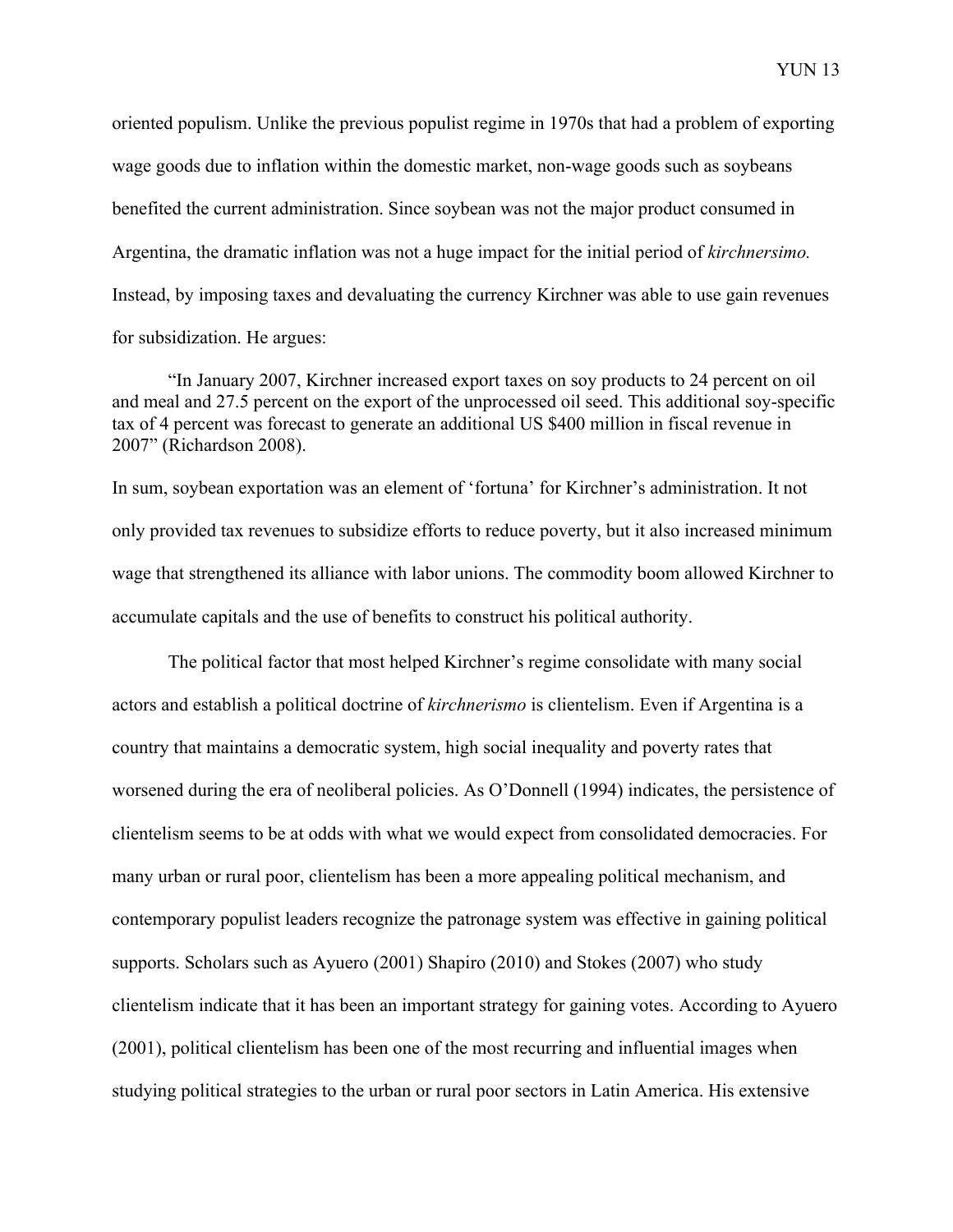ethnographic and anthropological studies indicate how local brokers from the PJ permeate the daily life of the poor and aid them in exchange for votes. Strokes (1996) supports Ayuero's (2001) argument with quantitative research. Her research focuses on how effective clientelism among the urban and rural poor is compared to the middle class sector. The results from her research indicate that the degree of competition among politicians and poverty rates are the most fundamental factor that decides whether politicians tempt to use clientelism or not.

#### **Repeating Classic Populism: Good or Bad?**

The populist strategy that *kirchnerismo* used to organize its power are successful, but scholars argue that it is not stable. Edwards and Dornbusch (1991) highlight that populist regimes have always declined due to its economic problems, specifically high inflation. Many scholars who study elements of populism also point out the hyper-presidentialism that populism entails. According to Helmke (2007), institutional instability follows a similar path dependent logic in which an initial period of institutional failure rooted in historically contingent circumstances effectively looks a polity into what she calls an "institutional instability trap." Her argument is that if political actors do not expect institutions to endure they will not invest in those institutions. Instead, they may invest in strategies and technologies appropriate to a weak institutional environment and may thus develop a stake in non-institutional politics. (Helmke 2007) His theory explains that Argentina's persistence of populism follows the populist cycle trap. The emergence of political phenomena called *kirchnerismo* seems successful in integrating socially marginalized groups, representing the Argentine community (*el pueblo Argentino*), but its durability is quite questionable.

My methodology to support my argument is straightforward. Based on various theoretical arguments on populism as I mentioned on the Literature Review section, I will find out how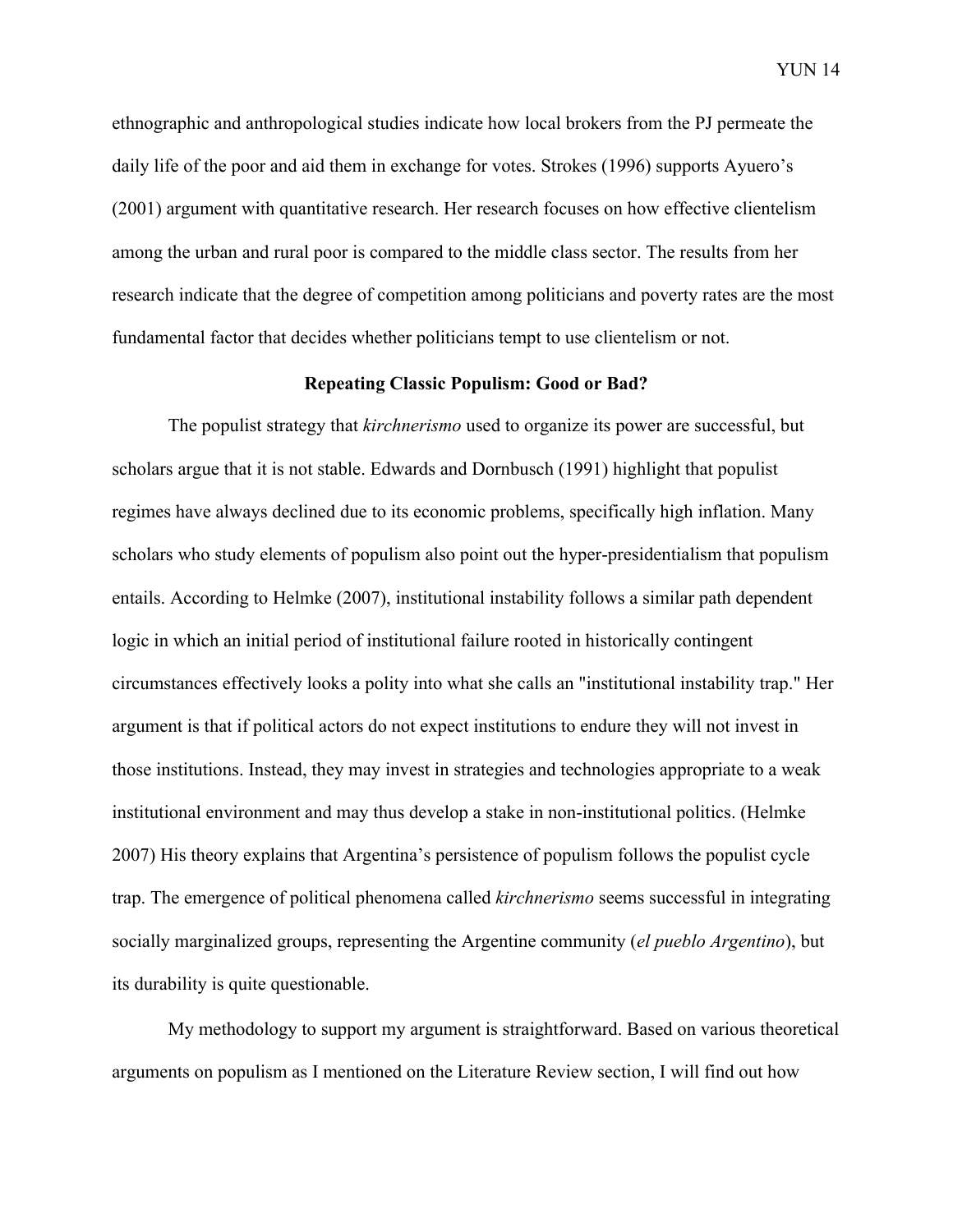*kirchnerismo* fits into the framework of populism. I will specifically explain how *kirchnerismo*  established the concept of pueblo vs. the rest (oligarchy, imperialism) by creating "the enemies" for the Argentine community (*el pueblo Argentino*). Among many political coalitions that *kirchnerismo* recognized, I highlight social movement groups (specifically *los piqueteros*) and labor unions as its fundamental political supporters. Then I will explain how Kirchner's center left populism position evokes *peronismo* during 1940's due to their similarities, but *kirchenrismo*  involves more elements than *peronismo* because populism has been adapted to the evolution of Argentine society.

For the next step, I will specifically analyze how the commodity boom that started in 2003 functioned favorably during Kirchner's administration. Some quantitative data will be used in order to demonstrate the general economic recovery, indicated by unemployment rates, GDP growth, and its use of profits for increase in minimum wages, I will also explain how clientelism persists in Argentine society, largely focusing on ethnographic accounts. Lastly, I will evaluate *kirchnerismo* as another regime that fits into populist cycle trap, despite the fact that it achieved to recognize the people in the Argentine society.

#### *Kichnerismo* **as Center Left Populism**

The caudillo figure, or charismatic leadership is a populist feature demonstrated during Kirchner's administration. In the middle of economic crisis and mass social movements in the early 2000's, the rise of *kirchnerismo* entailed a president with an image of savior and a leader who came from outside of established politics. Kirchner emphasized the fact that he was the governor of Santa Cruz and was not related to politicians who had responsibility for the economic collapse. Using the idea of politics of anti-politics, he was able to overcome the difficulty of a president who was elected only with 23 percent of the popular vote, the lowest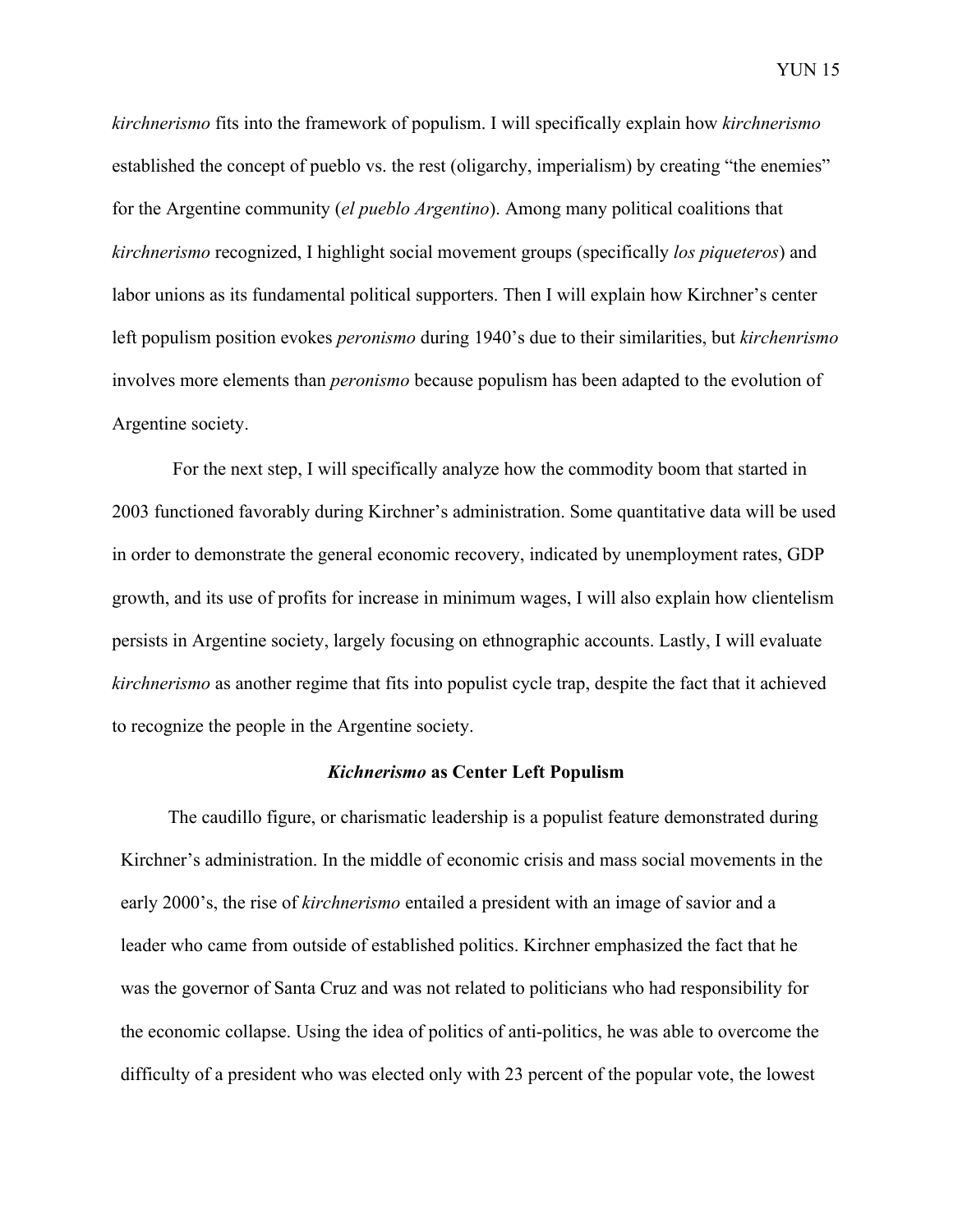percentage ever obtained by an Argentine president (Edwards 2010). In order to organize his political coalition and doctrine, he gradually used a hyper-presidencialism strategy to build up his political authority (Torres 2013). Calvo and Murillo (2010) argue the number of Need and Urgency Decrees (DNUs) issued by presidents measure the concentration of executive authority (allowing leaders to bypass the legislature). Their research demonstrates that while president Raúl Alfonsín issued 10 DNUs between 1983 and 1989, Néstor Kirchner issued 270 between 2003 and 2007 (Calvo and Murillo 2010).

The next task *kirchnerismo* focused was creating a concept of *el pueblo* versus the enemy. This dichotomy pitted "We Argentines" ("*nosotros, el pueblo argentine"*) against the enemy (*"ellos, los enemigos del pueblo argentino"*) (Biglieri and Perello 0000). Those groups that *kirhcnerismo* targeted as enemies were the military dictators that were accused of grave violations of human rights, privatized corporations during 1990's, and the International Monetary Fund (IMF) (Bilglieri and Perello). It was clear that he set up an idea of anti status quo (against neoliberalism) to create enemies, while the components of *el pueblo* identified in *kirchnersimo* were the rest of "the Argentine people." Montero describes how Kirchner often highlights term pueblo as:

"So, not to be wrong, this is not just a triumph and a merit of the government, but is an achievement of all the Argentine people (pueblo argentine) and of the Argentine Republic, or in this renegotiation the Argentine people has in his government, the first defender of their (pueblo) interests." (La Nacion 2006)

In the populist discourse of *kirchnerismo*, the term *el pueblo* contributed to consolidate the link between the representatives and the represented (Torre 2013). As the representative of the nation, Kirchner effectively recognized the demands of the Argentine people, which represented those groups that were hurt by neoliberal policies.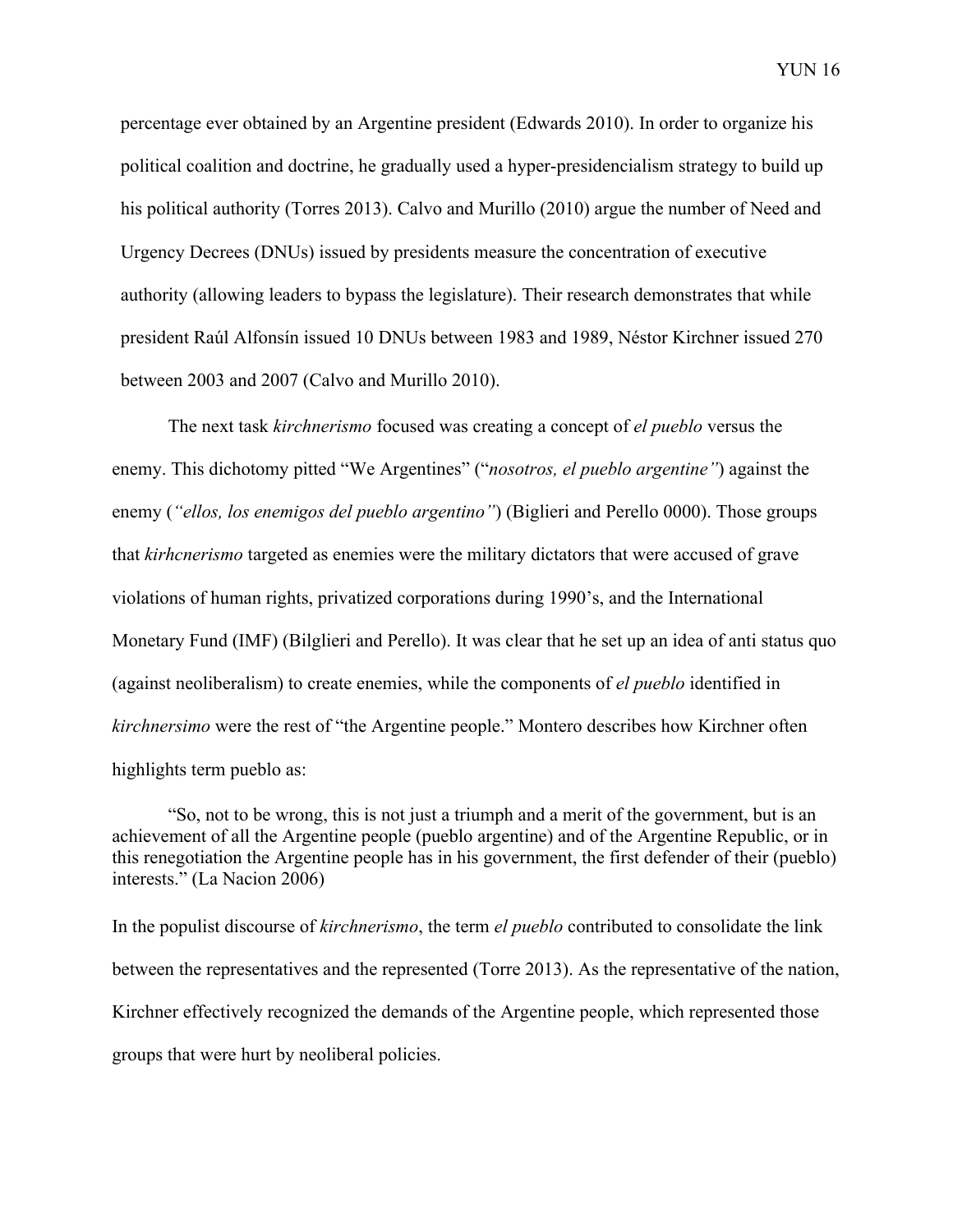Once clarifying that *kirchnerismo* advocates the people, the next puzzle is who exactly composes Kirchner's definition of the Argentine People (el pueblo Argentino). *El pueblo* that represents *kirchnerismo* is a plurality of demands from diverse movements or social actors. This included organizations for the defense of human rights that claimed the need for punishment of the military officers responsible for the crimes of the dictatorship, social movement groups that led mass protest against unemployment and social exclusion, and leaders of the parties in crisis (Sidicaro 2011). The fact that he includes various social actors rather than political groups reinforced Kirchner's image of leading a progressive and heterogeneous political coalition. The term transversalidad is used to describe the rejection of previous politicians and incorporate social actors into the political arena. The symbol of Kirchner's politics is, therefore, progressive and protest-oriented in order to defend those social actors' demands as a representation of the Argentine people.

#### **Evolution of Peronismo**

Although its populist discourse is often vague and unclear, Kirchner's tendency to be on the left ideologically overlaps the Peronism of the 1940's. First, as I noted above, populism could adopt either left or right ideology, depending on the orientation of people's demands. Populism is always fluid, and the traditional Peronism "of the center" is also represented in *kirchnerismo*. Moreover, Kirchner was similar to classical with Peronism in that it recovered the role of state in Argentine society. While *menemismo* during 1990's had minimized state's role and pursued neoliberal policies that were related to the idea of *laissez faire*, Kirchner recognized the important role of the state to maintain the society stable. Although it is not as radical as Peronism's developmentalism and state intervention-oriented policy, *kirchnerismo* returned to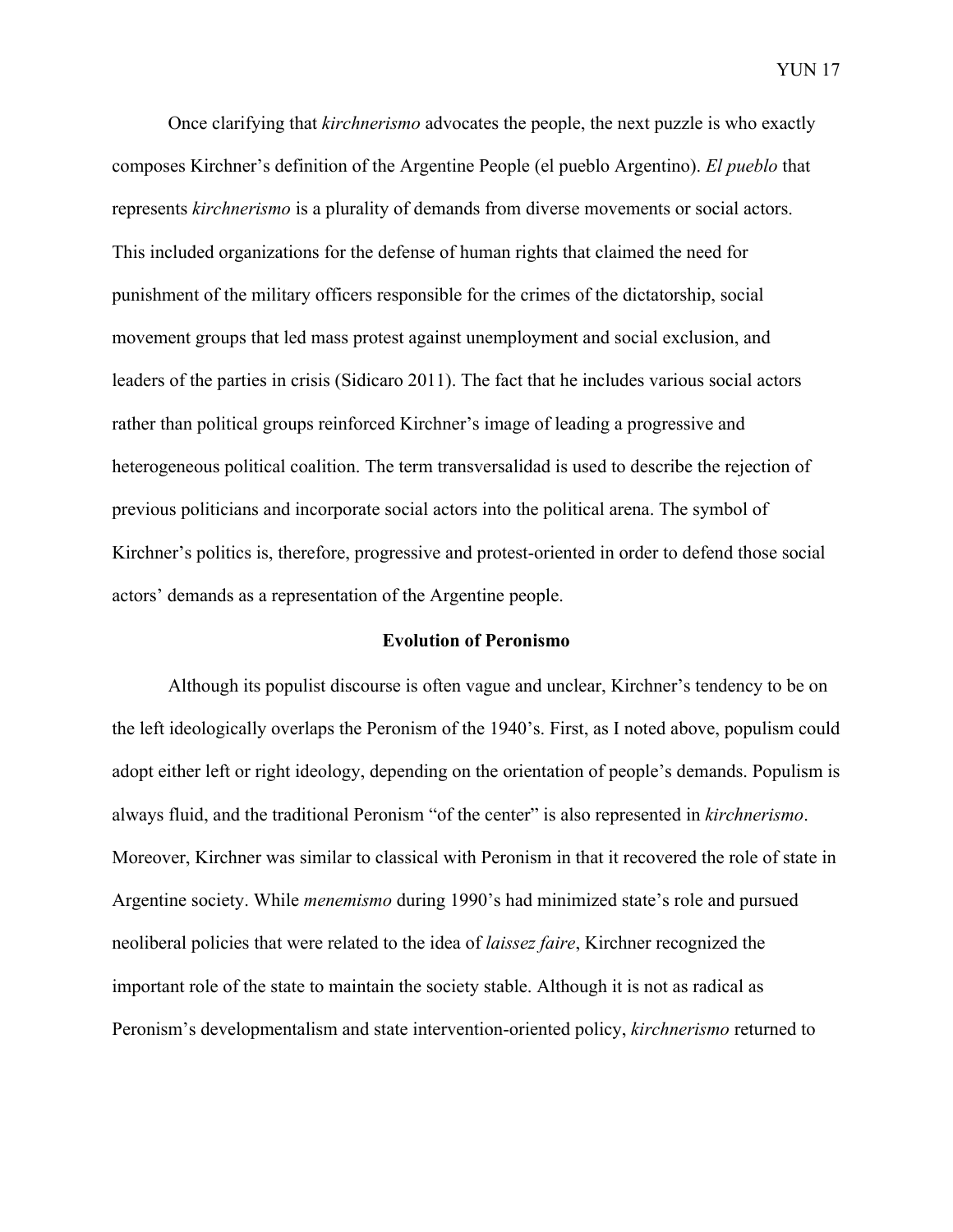the idea that the state had to manage issues such as social equality, protection for workers, and their distribution of wealth.

President Cristina Kirchner for in speech to celebrate Industry Day on September 11, 2013, and avowed that "the industry is Argentina's future and it evokes the slogan of Juan Perón during his regime (Clarín 2013). She also confirmed her Peronist position when she responded to the question of "What is the Kirchnerism." Her answer was "it is like trying to explain what is *peronismo*" (Clarín 2013). In Argentine politics, Juan Perón's national populism during 1940s remains a myth that led to progress and economic development in Argentina. Peronism as a social movement became deeply rooted in Argentina and its influence is still strong. The perception is that Peronism governs well while alternative forms of politics not (Malamud 2013). The fact that *kirchnerismo* highlights the importance of reinforcing labor unions and the unemployed and their social movements evokes the classic Peronism that advocated the social rights of shirtless ones (*los descamisados*) during 1940's.

However, it is more correct to claim that *kirchnerismo* is an evolution of Peronism that adds more elements of contemporary social conditions. First, the difference is that Kirchner's political discourse has more autonomy from civil society. Given that there are diverse groups that had been incorporated as political coalitions, *kirchnerismo* is more pluralistic and horizontal. *Kirchnerismo* avoids a vertical way of managing political coalitions that Juan Perón used to foster relations between his regime and the labor unions. For instance, Kirchner's administration coopted with social organization leaders instead of repressing social conflicts. His rhetoric put less emphasis on class struggle and tended to be more protest-oriented. This was evident in the fact that his political coalitions were composed mostly human rights organizations, *los piquetero* movements, and labor unions.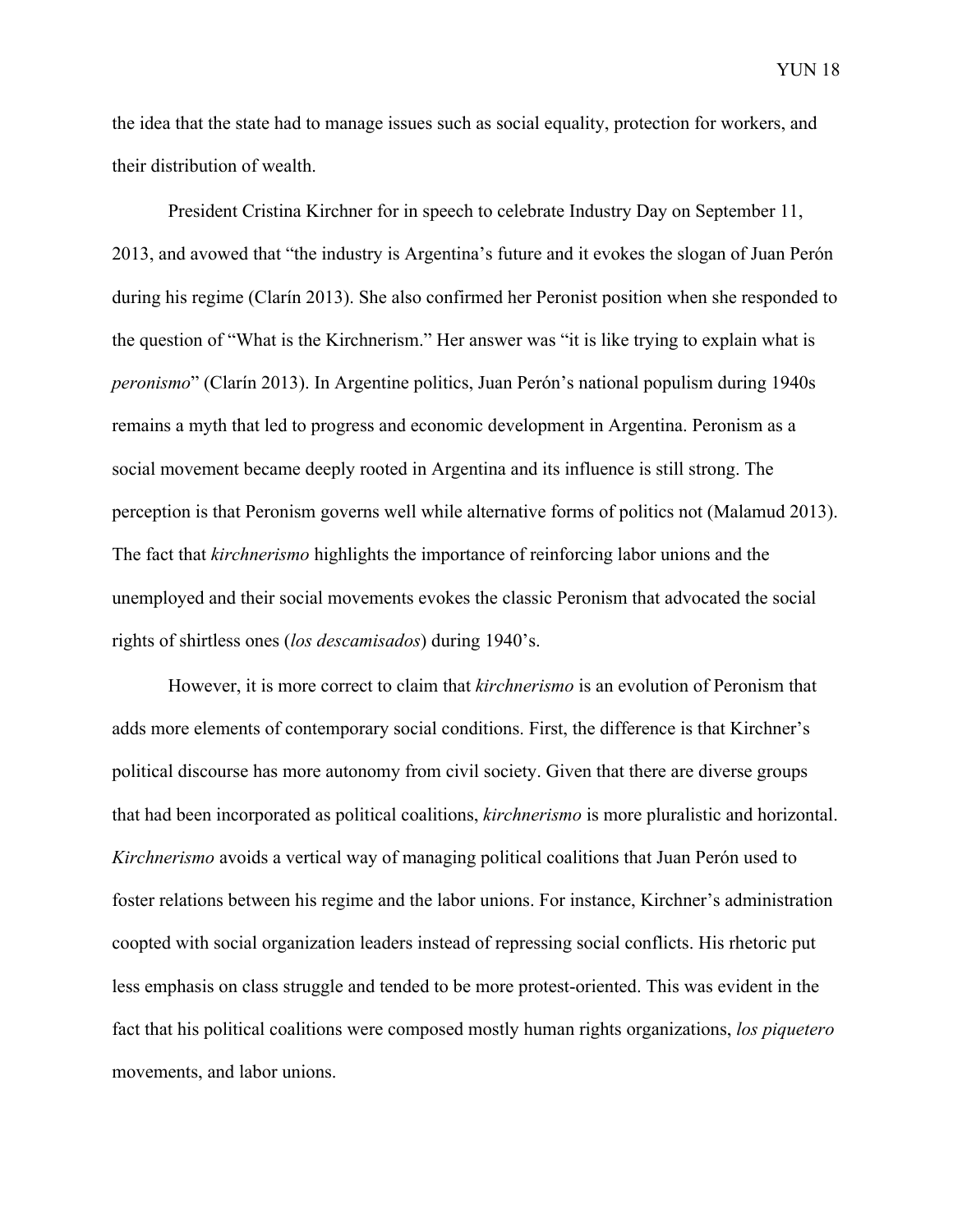During the import substitution industrialization (ISI) process in the 1940's, Peronism clearly maximized state intervention in the market economy as a means of industrializing political economy of Argentina. Perón used available resources to promote growth in national wealth to raise the standard of living of the popular sectors (Gerchunoff 1996). Peronism needed support from urban labor sectors for the continuation of the ISI process. The labor unions recognized the state as the formal and material base of their legitimacy, which facilitated their efforts to take an important position in the process of industrialization. However, it is important to note that political parties were not designated to represent the interest of certain groups. Levitsky (2008) argues that the weak institutionalization of the Peronist party is a key variable for understanding both its intermittent internal struggles and its capacity to adapt to changing circumstances. Weak political institutions are related to unstable political parties. Levitsky (2008) shows this is the reason why Argentine peronismo, whose internal rules were unstable and weakly enforced, underwent rapid and far-reaching programmatic change during the 1990's. During Menem's administration, Peronism transformed itself from a labor-based party into a patronage-based machine capable of undertaking radical market-oriented reform (Levitsky 2008).

Carlos Menem's implementation of neoliberal policies caused structural change in Argentine society. This facilitated the elimination of numerous state dependencies and rules that protected workers (Marcelo 1997, Pucciarelli 2010, Castiglioni 1996, Azpiazu 2001 and Fair 2009). From the beginning of the 1990s, like other Latin American countries, Carlos Menem's Argentina implemented the "Washington Consensus" as a guide for macroeconomic policy (Azpiazu 2001). Unilateral trade and financial openness, privatization of public enterprises, and deregulation of domestic markets of goods and financial instruments became the key instruments of his economic program (Marcelo 1997).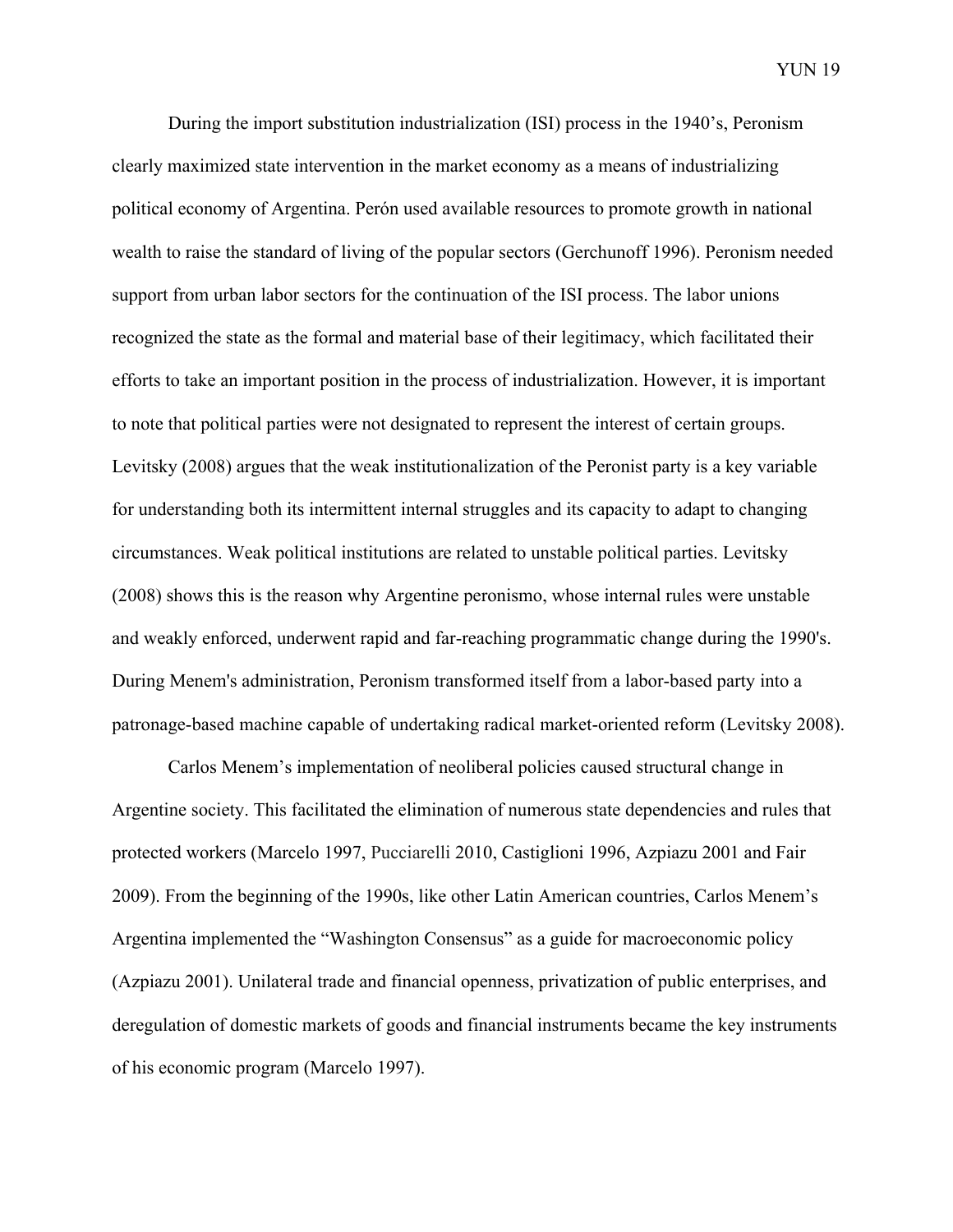Argentina experienced a decline in the quality of life of workers. While during the decade of the 1970s, the poverty rate was 5 percent at the end of the 1990s it spiked to 30 percent and reached the historical peak of 57 percent in 2002 (Abal 2013). In this way, a substantial part of the workforce turned into a new poor underclass that also included the unemployed from small businesses and the agricultural sectors. Labor market privatization generated a huge and increasing social sector called the excluded (*los excluidos*) deprived of the rights and obligations of citizenship *de facto*. (Abal 2013). As Portes (2003) argues, the decline of industrial sectors and the negative implications of this change on workers during the 1980s and the 1990s were prevalent in many Latin American countries (Portes 2003). This change was too radical in Argentina where populist movements under Peronism strongly supported unions and the lower classes. It brought confusion and conflict among the working classes. In this way, new organizations had to establish a new structure different from the CGT. They had to construct a new relationship with various social and political actors. These constituted the new social and political alliances, staged protests whose claims and ways of expression were novel, and participated in social conflict scenarios given in a context of increased and varied mobilization (Abal 2013). Moreover, the fragmentation of labor unions facilitated by Menem's neoliberal policies was featured with the creation of CTA (*Congreso de los Trabajadores Argentinos*), as the most influential labor unions that confronted the CGT. Derived from the CGT that tended to be subordinated by Menem's administration, the CTA criticized Menem's policies that diminished the importance of labor unions. The main focus of CTA was representation of informal labor sector and democratization within labor unions. (Svampa 2007) The confrontalista and CTA considered that the government should recognize the new socio-political demands from labor sectors and social organizations, as a consequence of the neoliberal structural changes.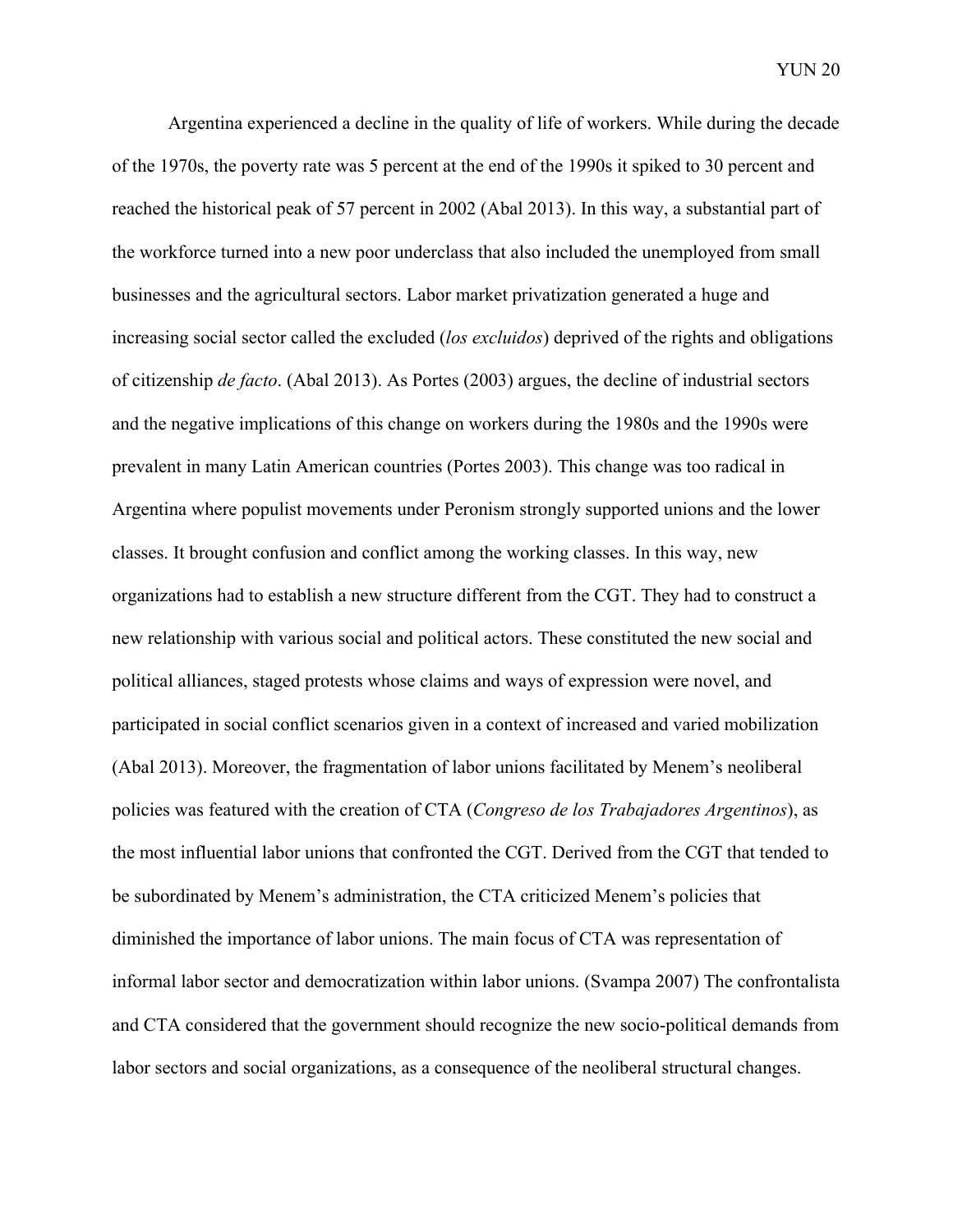As I mentioned above, it is important to notice that, given this low level of legitimacy, the Kirchner administration sought the support of social groups that shared its anti-neoliberal critique (Montero and Vincent 2013). Recognizing his political disadvantage, Kirchner's government moved quickly to ally with new social movement groups such as *los piqueteros* and informal sector labors. The traditional labor unions CGT and the newly organized labor groups such as CTA reoccupied a privileged position in the governing coalition. Between the period 2003 and 2011, labor unions and social movement groups (specifically *los piqueteros*) not only benefited from a context of economic recovery and low unemployment rates, but also encountered a Ministry of Labor that promoted collective bargaining and negotiation.

The reintegration of labor sector as a political coalition was a significant tactic for *kirchnerismo*. The data <Figure 1> indicate that the labor sector has enjoyed the most organization in Argentina, despite its dramatic decline during 1990's. Furthermore, sources from Universdad ee Torcuato Di Tella (2011) and Etchemendy work (2011) argue that the increased wages and collective bargaining arrangements remain exceedingly high compared to other Latin American countries. The data show that in Argentina collective bargaining covers 80 percent of registered workers, while in Mexico the number is 17 percent and in Chile it is about 5.6 percent (Etchemendy 2011). In addition, the increase in wages is distinctive. In Argentina, from 2003 until 2011, labor unions achieved improved working conditions and increased wages 539 percent (Etchemendy 2011). By contrast, in Brazil, Lula da Silva's pro-labor union government achieved 100 percent increases during the same period and Chile and Mexico 26 percent and 39.6 percent respectively (Di Tella 2011). The dramatic increase in minimum wages indicates the importance of labor unions in Argentina. Most importantly, it was the mutual benefits for both Kirchner's administration and labor sector, as Kirchner gained political support while labor unions regained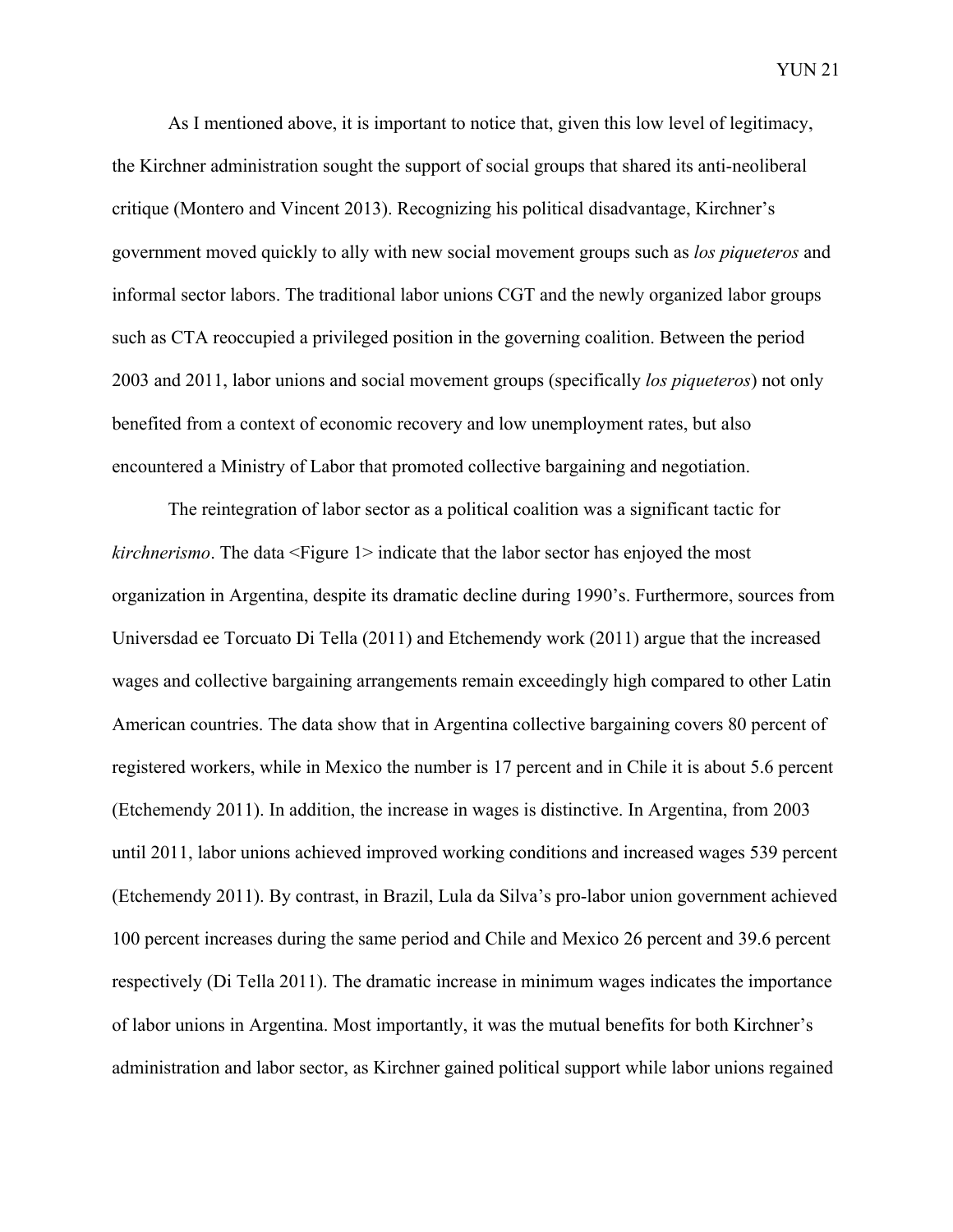its political authority.

Scholars such as Mazucca (2013) Wylde (2012) and Mario Damil and Roberto Frenkel (2013) who investigated the first term of Kirchner focus on positive macroeconomic performance due to commodity boom as a major factor in *kirchnerismo*. There was an average of 9 percent annual GDP growth between 2003 and 2007 and the unemployment rate decreased from 21.7 percent in 2003 to 9.9 percent in 2007 (Damill and Frenkel 2013). As  $\leq$ Figure 2> indicates, Argentina enjoyed a stable increase in GDP after 2003 that continued until the year 2011. Economic recovery was facilitated by a favorable exchange rate that boosted industrial production, and a battery of public subsidies covering energy, transportation, and food production (Calvo and Murillo 2012). This favorable context was possible due to the increase in soybean exportation. From 1989 to 2006, 94 percent of the soybean oil and 99 percent of the soy meal produced in Argentina were exported (Richardson 2008). By contrast, less than 15 percent of Argentine beef was exported between 1990 and 2005, down from 25 percent between 1965 and 1976 (Richardson 2008). Unlike real wage goods that provoked inflation in the Argentine domestic market, the soybean as a non-real wage goods had no direct effect on the real wages of the working class. If domestic consumers were sensitive with price changes in real wage goods (wine, beef and etc.), soybean was not an essential product that Argentines consumed. This was a key factor for Kirchner's administration to be successful with wealth distribution.

The labor sector, which had been damaged by Menem's neoliberal policies, was able to recuperate during this period. The <Figure 3> demonstrates that the minimum wage has rapidly increased during Kirchner's regime, about 820 percent between 2003 and 2011 and the number of collective agreement (*convenio acuerdo*) also increased from about 200 during Menem's period (1991-1999) to almost 1600 during Kirchner's administration (2003-2010), as indicated in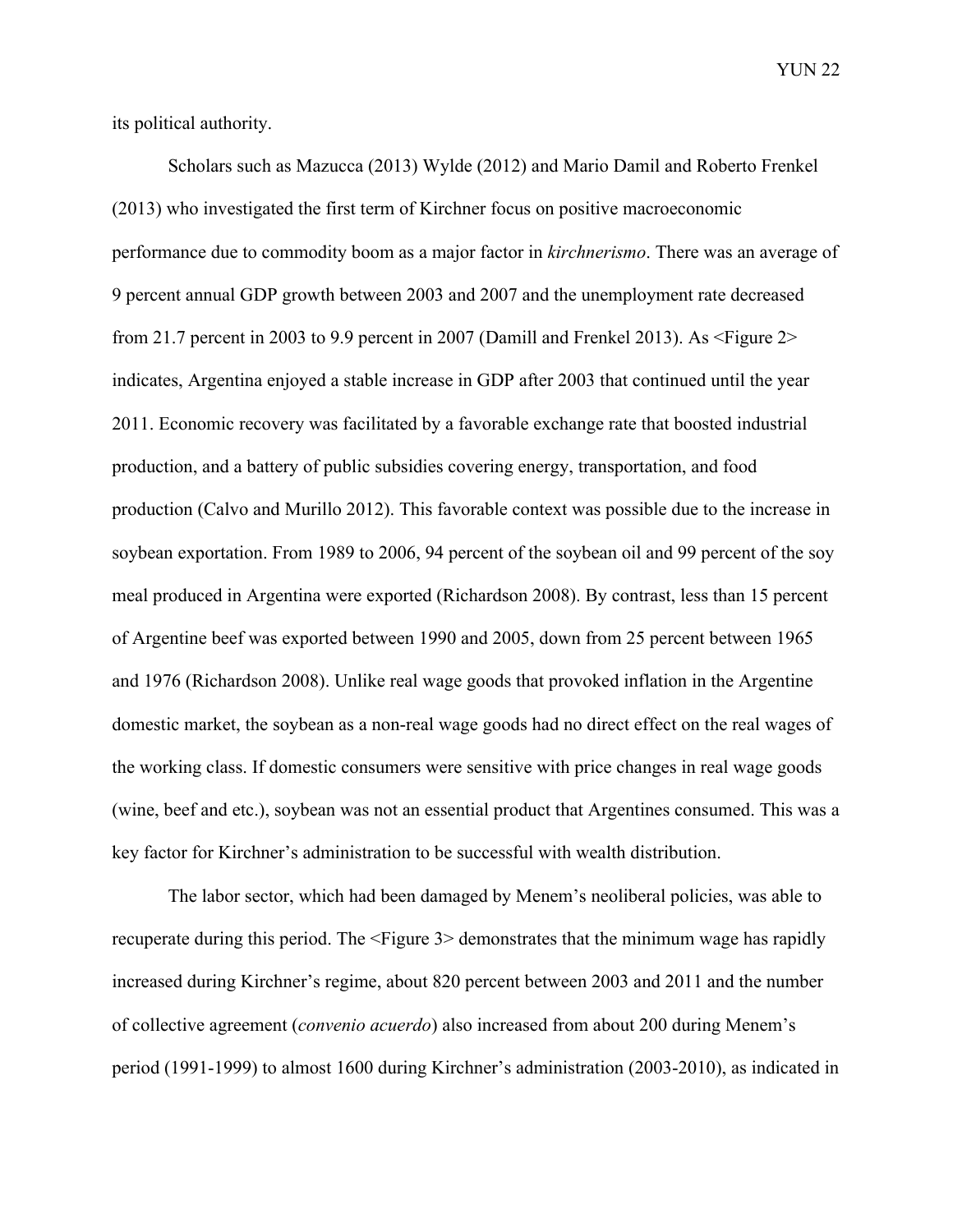(see Figure 4). Etchemendy and Collier (2007) argue how unions backed the Kirchner government in exchange for favorable wage agreements. Increases in industrial production were accompanied by gains in industrial employment, which grew by almost twenty percent between 2003 and 2007 (Etchemendy and Collier 2007). Furthermore, retirement and pension income augmented from 150 to nearly 900 pesos and the unemployment rates dramatically decreased from 23 percent in 2003 too 6.9 percent in 2013 (Féliz and Perez 2010). Most benefits from the commodity boom targeted better conditions for working people, in exchange for strengthening Kirchner's political hegemony.

Although *kirchnerismo* announced the new politics separated from previous regimes, the clientelistic feature remained within the relationship between the government and the PJ. As a president that represents Peronism, Kirchner made few attempts to change clientelistic political structures. Instead of making reforms within the relationship between government and the PJ, he actively used the structures to strengthen his political authority. Just as Carlos Menem organized "punteros" as a political machine for the PJ, Castorina (2009) argues that Kirchner mobilized the *piqueteros K* as a show of force on several occasions, not only in electoral campaigns but also at public rallies where Kirchner could display wider popular support. She argues that the *piquetero K* became incorporated into the clientelistic networks of the government and very active in clientelistic practices (Castorina 2009). She describes corporatistic relationship in her literature:

"if you go to a *piquetero* mobilization, then they give the people some sugar, oil, spaghetti, or flower [...] there arrives an enormous amount of goods; trucks full of goods [...] and because of needs, peole do movilize themselves" (Castornina 2009). This anecdote is very similar to Auyero's (2001) description of how Carlos Menem's *punteros* functioned as a political machine. In his ethnographic account, Auyero (2001) presents Norma as a "*puntera*" who works for the PJ: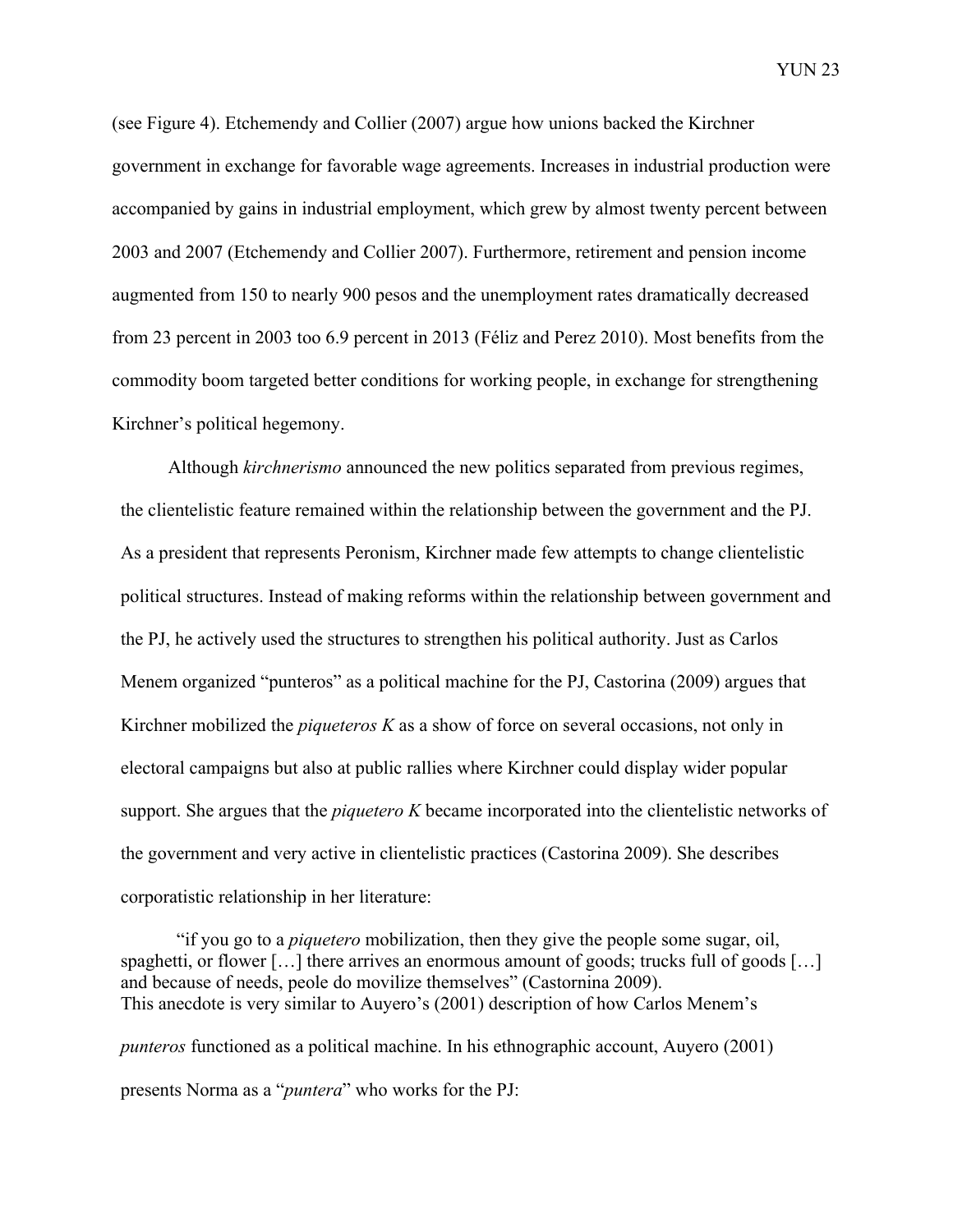"Every week, Norma's Unidad Basica (UB) distributes powdered milk from the Programa Materno-Infantil (a nutritional program funded by the national welfare ministry) and food from the local municipality to more than fifty slum-dwellers. Norma explained, "every month, at the party eetings, the mayor informs us of the date when they are going to give out food at the municipality […] we tell the neighbors. Because Norma is "just starting with this party thing," her access to state resources is for the time being restricted." (Auyero 2001)

Two anecdotes that describe Menem and Kichrner's clientelism share core similarities. As Shapiro (2010) argues, the fact that poverty has been dominant in Argentine society made political machine politics a productive political business in populism. Although the degree of clientelism decreased during *kirchnerismo* largely due to the reduction of poverty, the patronage system remains visible as a tool to gain political support (Shapiro 2010).

#### **Conclusion: Evaluation of Kirchnerismo and The Future of Populism**

The unexpected emergence of Kirchner in 2003 surprised many people and raised questions of whether his administration would be successful, given that he had no strong political coalition and faced economic crisis. Despite those concerns, Kirchner was enabled to establish his doctrine called *kirchnerismo* and extended it to his wife, Cristina Fernandez Kirchner's current government. In general, what *kirchnerismo* achieved were the restoration of political culture and the recognition of marginalized groups. It revalorized the meaning of labor and occupation in society, and represented the social actors that had been ignored by previous regimes.

However, in the later period of *kirchnerismo*, negative elements became apparent. First, Kirchner concentrated power in the executive branch and frequently circumvented, manipulated, or changed the rules of the game in pursuit of his objectives. The manipulation of statistical results on inflation is a good example of how *kirchnerismo* abused its executive power to avoid critics on its economic policy. In 2007, the government fixed the inflation index published by the National Statistical Institute (INDEC), which is an institution that gathers results on other many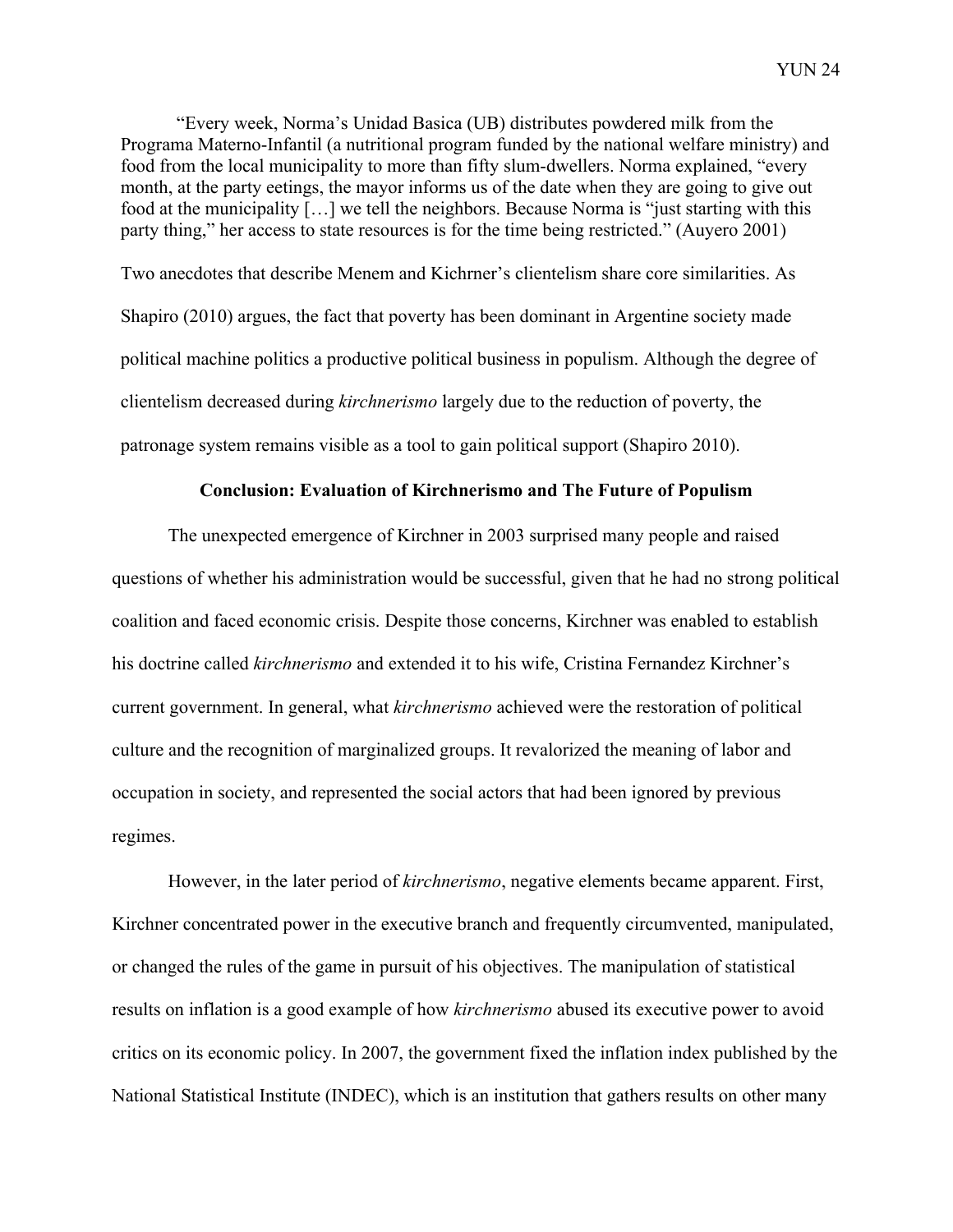economic indicators. The false inflation rate confused foreign investors and had impacts on other economic indicators such as poverty rates and the GDP. The *kirchnerismo* was also accused of infringing upon the freedom of the media, revealing the abuse of executive power in the current regime. In conclusion, the maximization of the political autonomy and plurality (or diversity) of interests was the essential motor and the goal of constructing *kirchnerismo*. Yet, when encountered with limits to accomplish its goals, Kirchner became more radicalized and populist, polarizing political arena.

#### **Current Situation: The End of Kirchnerismo and The Future of Argentine Politics**

On the 31st of January 2014, *La Nación* reported that the Argentine *peso* lost 23 percent of its value in a month. It was the biggest loss of value in a month since 2002, making Argentines concerned about another imminent financial crisis. The dramatic downfall of the *peso's* value triggered the current president Cristina Fernandez's approval number fall to around 30 percent, a huge decline from almost 65 percent in 2010. Her controversial political style and failure to control inflation disappointed her supporters and were reflected in the legislative election in October 2013, as her political party FPV (Front for Victory) lost a large number of seats and conceded a landslide victory for non-Kirchner candidate Sergio Massa in Buenos Aires province. The results from the election in October 2013 also barred Cristina from considering a constitutional amendment allowing her to run for a third term in 2015. Thus, many critics argue that these signals allow us to predict that *kirchnerismo* is losing its political popularity.

Post-*kirchnerismo* will not eschew populism by reducing hyper-presidentialism and corruption, while strengthening accountability and government effectiveness. Massa's political party, FR (Renewal Front), embraces political agendas that are more conservative and moderate than that of center-left *kirchnerismo*. But, it is important to note that Massa's center-right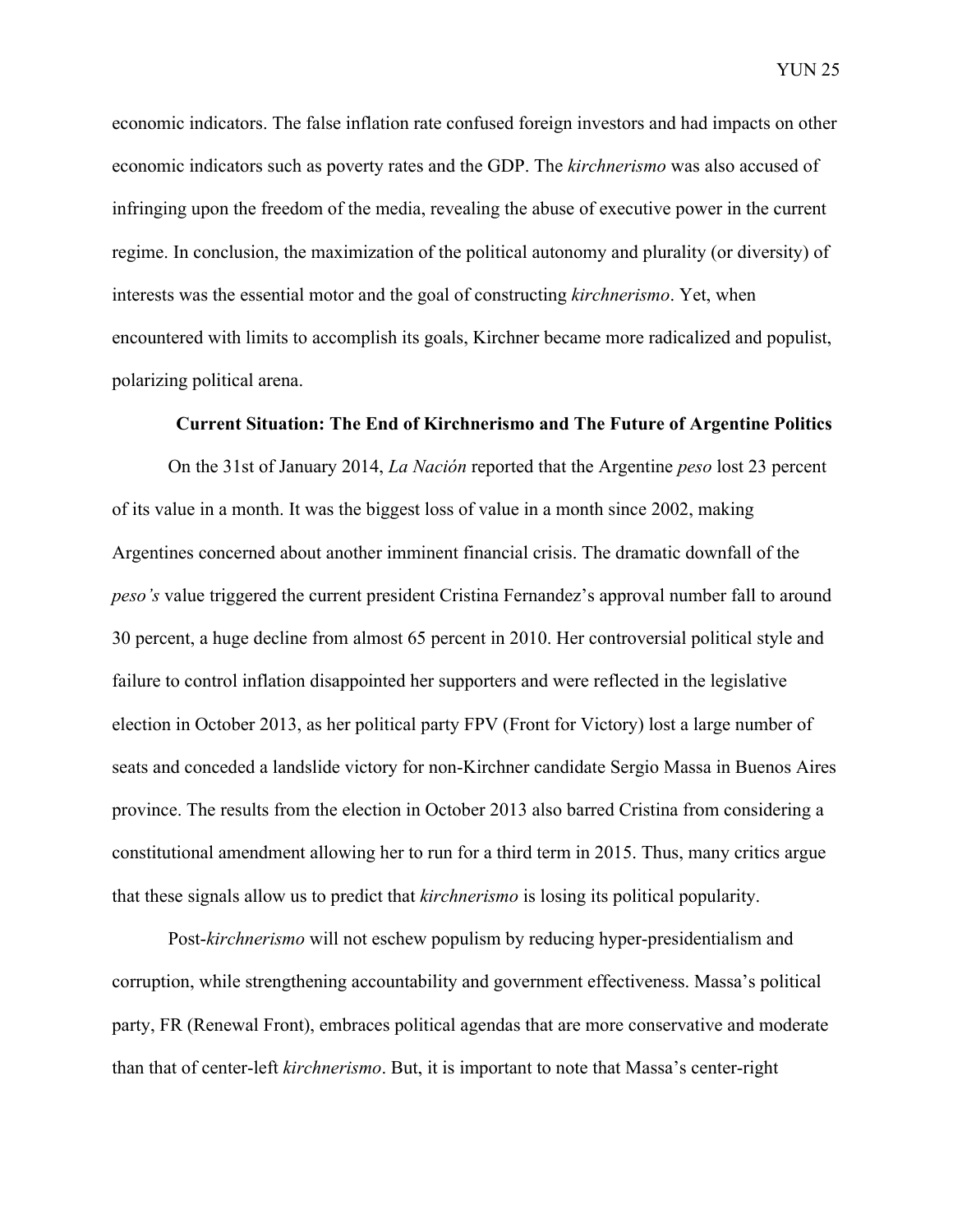political discourse operates within the framework of populism. Whether another candidate from Kirchner's regime or Sergio Massa wins the presidential election in 2015, the elements of populism will persist in Argentina.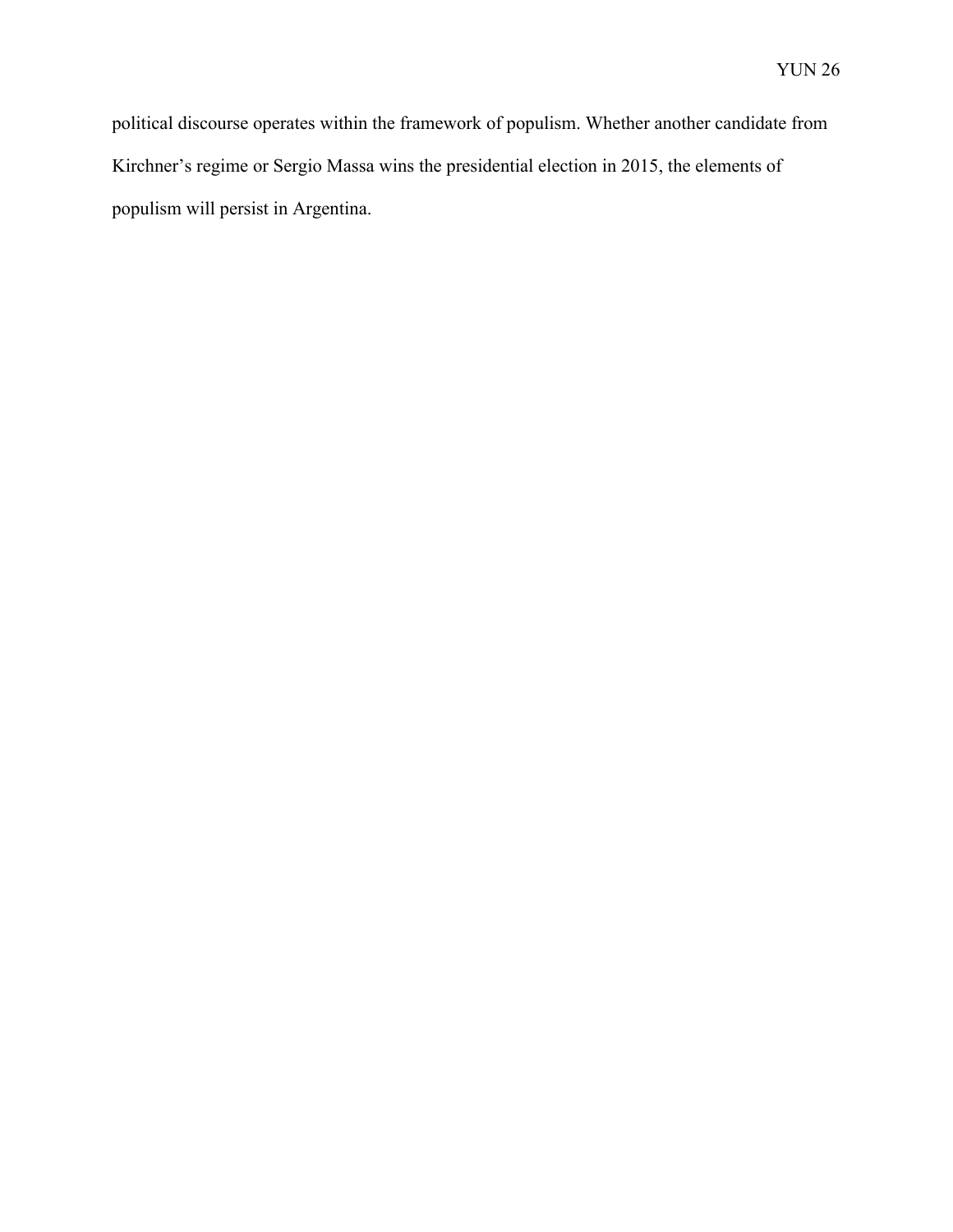# **Appendix**

| <b>Country</b>    | <b>Peak ISI-era trade</b><br>union density | <b>Trade Union</b><br>density in 2005 | <b>Change in trade union</b><br>density |
|-------------------|--------------------------------------------|---------------------------------------|-----------------------------------------|
| Argentina         | 50.10%                                     | 21.00%                                | $-29.10%$                               |
| Nicaragua         | 37.30%                                     | 15.00%                                | $-22.30%$                               |
| Chile             | 35%                                        | 10.00%                                | $-25.00\%$                              |
| Mexico            | 32.10%                                     | 15.00%                                | $-17.10%$                               |
| Venezuela         | 26.40%                                     | 11.00%                                | $-15.40\%$                              |
| Peru              | 25.00%                                     | 5.00%                                 | $-21.00\%$                              |
| <b>Bolivia</b>    | 24.80%                                     | 7.50%                                 | $-17.30\%$                              |
| <b>Brazil</b>     | 24.30%                                     | 16.00%                                | $-8.30\%$                               |
| Uruguay           | 20.90%                                     | 15.00%                                | $-5.90\%$                               |
| Dominican         |                                            |                                       |                                         |
| Republic          | 17.00%                                     | 8.00%                                 | $-9.00\%$                               |
| Panama            | 17%                                        | 10.00%                                | $-7.00\%$                               |
| <b>Costa Rica</b> | 15.40%                                     | 12.00%                                | $-3.40%$                                |
| Ecuador           | 13.50%                                     | 5.00%                                 | $-8.50%$                                |
| Paraguay          | 9.90%                                      | 10.00%                                | 0.10%                                   |
| Colombia          | 9.20%                                      | 4.00%                                 | $-5.20%$                                |
| Honduras          | 8.50%                                      | 7.30%                                 | $-1.20%$                                |
| Average           | 22.9                                       | 10.70%                                | $-12.20%$                               |

## **<Figure 1: Trade Union Density>**

Sources: Roberts Kenneth's Research Data from OECD statistics

## **<Figure 2: Evolution of GDP, 1993-2011>**



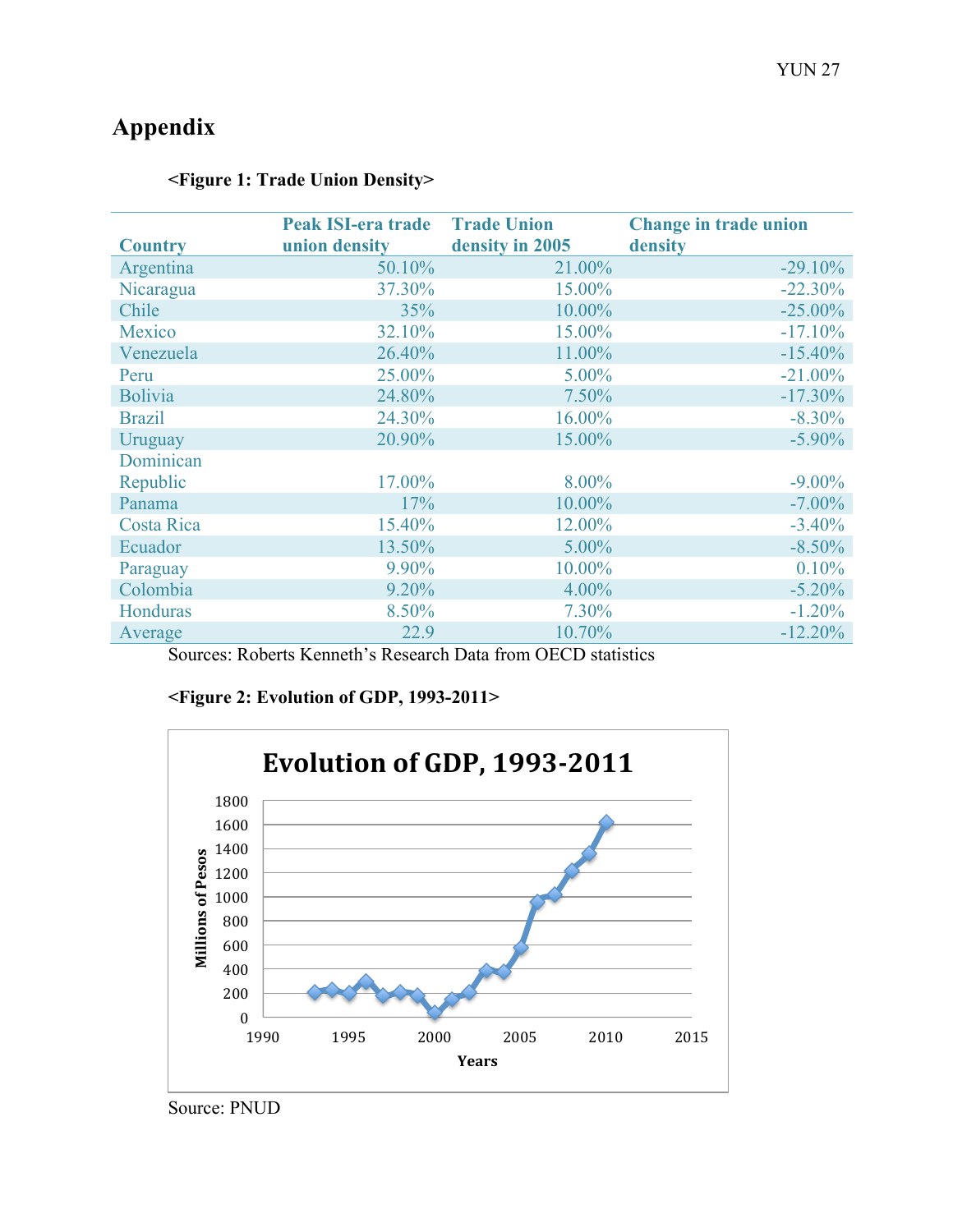

**<Figure 3: Evolution of Minimum Wage 2003-2011>**

Source: PNUD





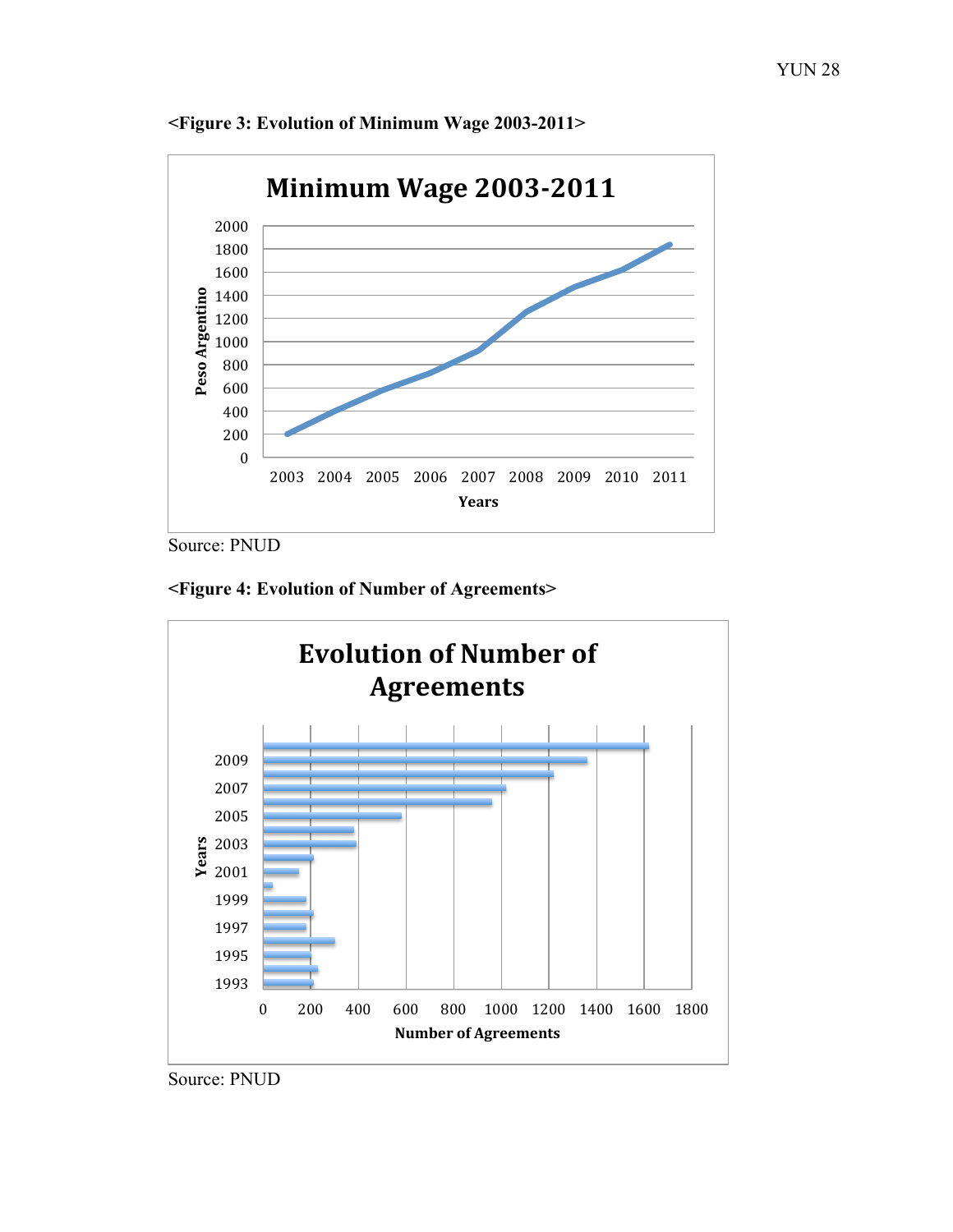## **Bibliography:**

- Abal, Paula. "Sindicalismo y mundo trabajador en la Argentina reciente" La forma Sindical en Latinoamérica (2013)
- Auyero, Javier. *La política de los pobres: las prácticas clientelistas del peronismo*. Ediciones Manantial, 2001.
- Auyero, Javier, Pablo Lapegna, and Fernanda Page Poma. "Patronage politics and contentious collective action: a recursive relationship." *Latin American Politics and Society* 51.3 (2009): 1-31.
- Azpiazu, Daniel, Eduardo Basualdo, and Martín Schorr. "La industria argentinadurante los años noventa: profundización y consolidación de los rasgos centrales de la dinámica sectorial post-sustitutiva." Buenos Aires: FLACSO(2001).
- Biglieri, Paula. *En el nombre del pueblo: la emergencia del populismo kirchnerista*. Buenos Aires: Unsam, 2007.
- Cammack, Paul. "The resurgence of populism in Latin America." *Bulletin of Latin American Research* 19.2 (2000): 149-161.
- Calvo, Ernesto, and M. Victoria Murillo. "Selecting clients: Partisan networks and the electoral benefits of targeted distribution." *Comparative Politics Workshop, Yale University*. Vol. 11. 2009.
- Castorina, Emilia. "Center-left (neo) populism: The case of Kirchner." *21st IPSA World Congress, Santiago, Chile*. 2009.
- Castiglioni, Franco. "Argentina. Política y economía en el menemismo." Nueva Sociedad 143 (1996).
- Clarín.Various issues/years. November 1997-August 2013
- Corrales, Javier. "The Backlash against Market Reforms and The Left in Latin America in the 2000s." (2006): 1-24.
- Damill, Mario, and Roberto Frenkel. "La economía argentina bajo los Kirchner: una historia de dos lustros1."
- De Luca, Miguel. *La política en tiempos de los Kirchner*. Eudeba, Editorial Universitaria de Buenos Aires, 2011.
- De Piero, Sergio. "Los años Kirchneristas: recentralizar el Estado." *Revista Aportes* 18.30 (2012): 169-180.
- Di Tella, Torcuato S. "Working-Class Organization and Politics in Argentina."Latin American Research Review 16.2 (2011): 33-56.
- Dornbusch, Rudiger, and Sebastian Edwards, eds. *The macroeconomics of populism in Latin America*. University of Chicago Press, 2007.
- Edwards, Sebastian. *Left behind: Latin America and the false promise of populism*. University of Chicago press, 2010.
- Etchemendy, Sebastián, and Ruth Berins Collier. "Down but not out: Union resurgenc and segmented neocorporatism in Argentina (2003–2007)." *Politics & Society* 35.3 (2007): 363-401.
- Etchemendy, Sebastián, and Vicente Palermo. "Conflicto y concertación. Gobierno, Congreso y organizaciones de interés en la reforma laboral del primer gobierno de Menem (1989-1995)." *Desarrollo económico* (1998): 559-590.
- Fair, Hernán. "El proceso de reformas estructurales en Argentina: Un análisis del primer gobierno de Menem." *OIKOS* 25 (2008).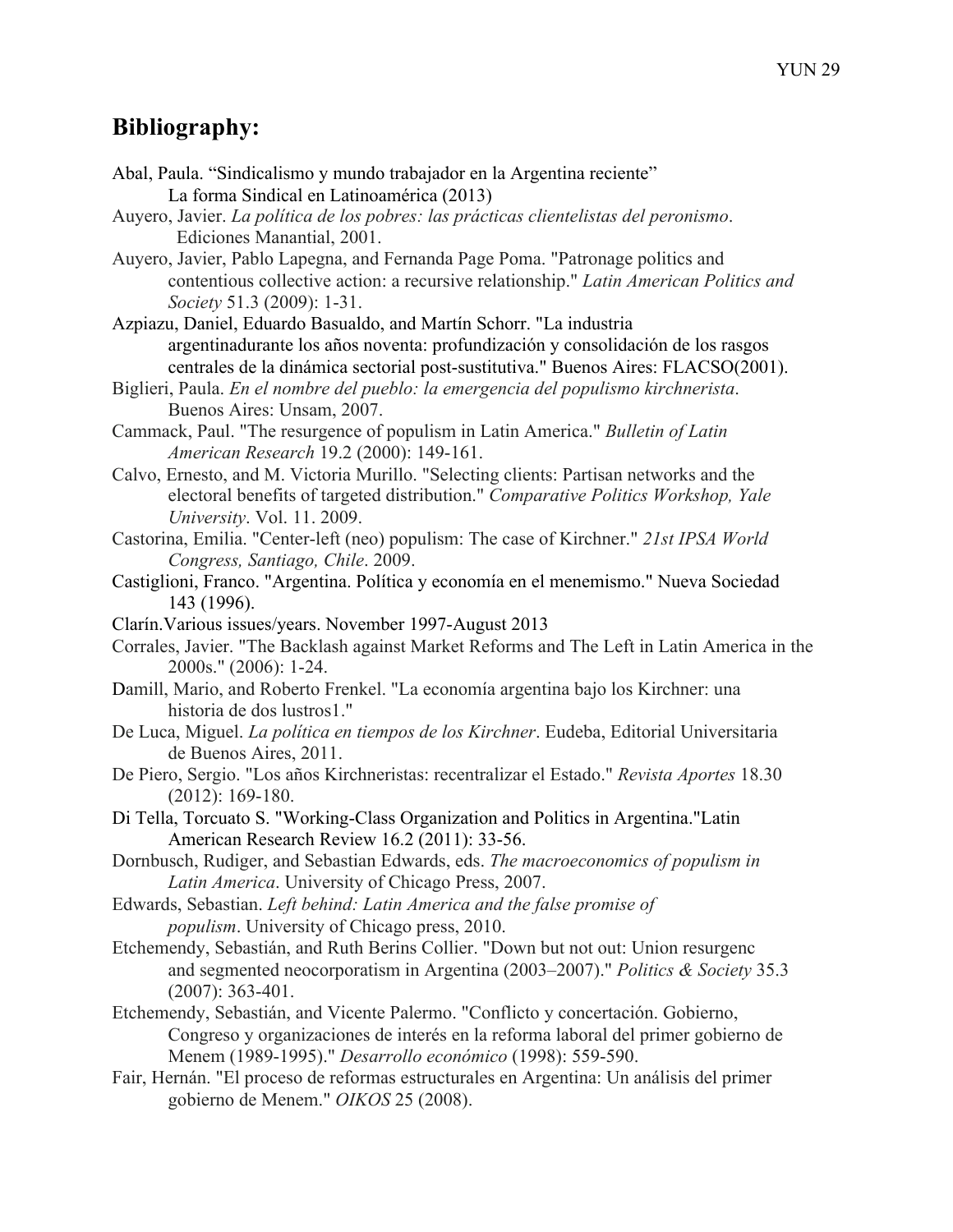- Féliz, Mariano. "Neo-developmentalism: Beyond Neoliberalism? Capitalist Crisis and Argentinas Development since the 1990s." *Historical Materialism*20.2 (2012): 105-123.
- Gerchunoff, Pablo, and Juan Carlos Torre. "La política de liberalización económica en la administración de Menem." *Desarrollo Económico* (1996): 733-768.
- Germani, Gino. *Authoritarianism, fascism, and national populism*. Transaction Publishers, 1978.
- Helmke, Gretchen, and Steven Levitsky. "Informal institutions and comparative politics: A research agenda." *Perspectives on politics* 2.04 (2004): 725-740.
- INDEC, Indice de Precios al Consumidor Gran Buenos Aires Documento Metodologico Nro 13, Instituto Nacional de Estadisticas y Censo, 2001.
- Laclau, Ernesto. *La razón populista*. Fondo de cultura Económica, 2006.
- Levitsky, Steven, and Kenneth M. Roberts, eds. *The resurgence of the Latin American left*. JHU Press, 2013.
- Levitsky, Steven, and Maria Victoria Murillo, eds. *Argentine democracy: the politics of institutional weakness*. Penn State Press, 2005.
- Levitsky, Steven, and Maxwell A. Cameron. "Democracy without parties? Political parties and regime change in Fujimori's Peru." *Latin American Politics and Society* 45.3 (2003): 1-33.
- Mazzuca, Sebastián L. "The Rise of Rentier Populism." *Journal of Democracy*24.2 (2013): 108-122.
- McGuire, James W. *Peronism without Perón: Unions, parties, and democracy in Argentina*. Stanford: Stanford University Press, 1997.
- Murillo, Maria Victoria, Virginia Oliveros, and Milan Vaishnav. "Voting for the Left or Governing on the Left?." *Latin America's Left Turn: Causes and Implications. Unpublished typescript, Harvard University* (2008).
- Murillo, Maria Victoria "Argentina: From kirchner to kirchner." *Journal of Democracy* 19.2 (2008): 16-30.
- Novick, Marta. "¿ Emerge un nuevo modelo económico y social? El caso argentino 2003- 2006." *Revista Latinoamericana de Estudios del Trabajo (RELET)* 11.18 (2006): 53-78.
- Novaro, Marcos. "Izquierda y populismo en la política argentina." *Pérez Herrero, P.(Comp.), La izquierda en América Latina* (2006): 115-190.
- O'Donell, Guillermo A. "Delegative democracy." *Journal of democracy* 5.1 (1994): 55- 69.
- Pagni, Carolos. "LA CRISIS ARGENTINA: El experimento populista de los Kirchner." *Cuadernos de Pensamiento Político* (2012): 97-112.
- Panizza, Francisco. *Contemporary Latin America: development and democracy beyond the Washington consensus*. Zed Books, 2009.
	- . *El populismo como espejo de la democracia*. Buenos Aires: Fondo de Cultura Económica, 2009.
- Pereyra, Guillermo. "Límites y posibilidades del discurso populista." *Utopía y Praxis Latinoamericana* 17.58 (2012): 11-26.
- Programa de las Naciones Unidas para el Desarrollo, Argentina, 2013
- Portes, Alejandro, and Kelly Hoffman. "Latin American class structures: Their composition and change during the neoliberal era." Latin American Research Review 38.1 (2003): 41-82.